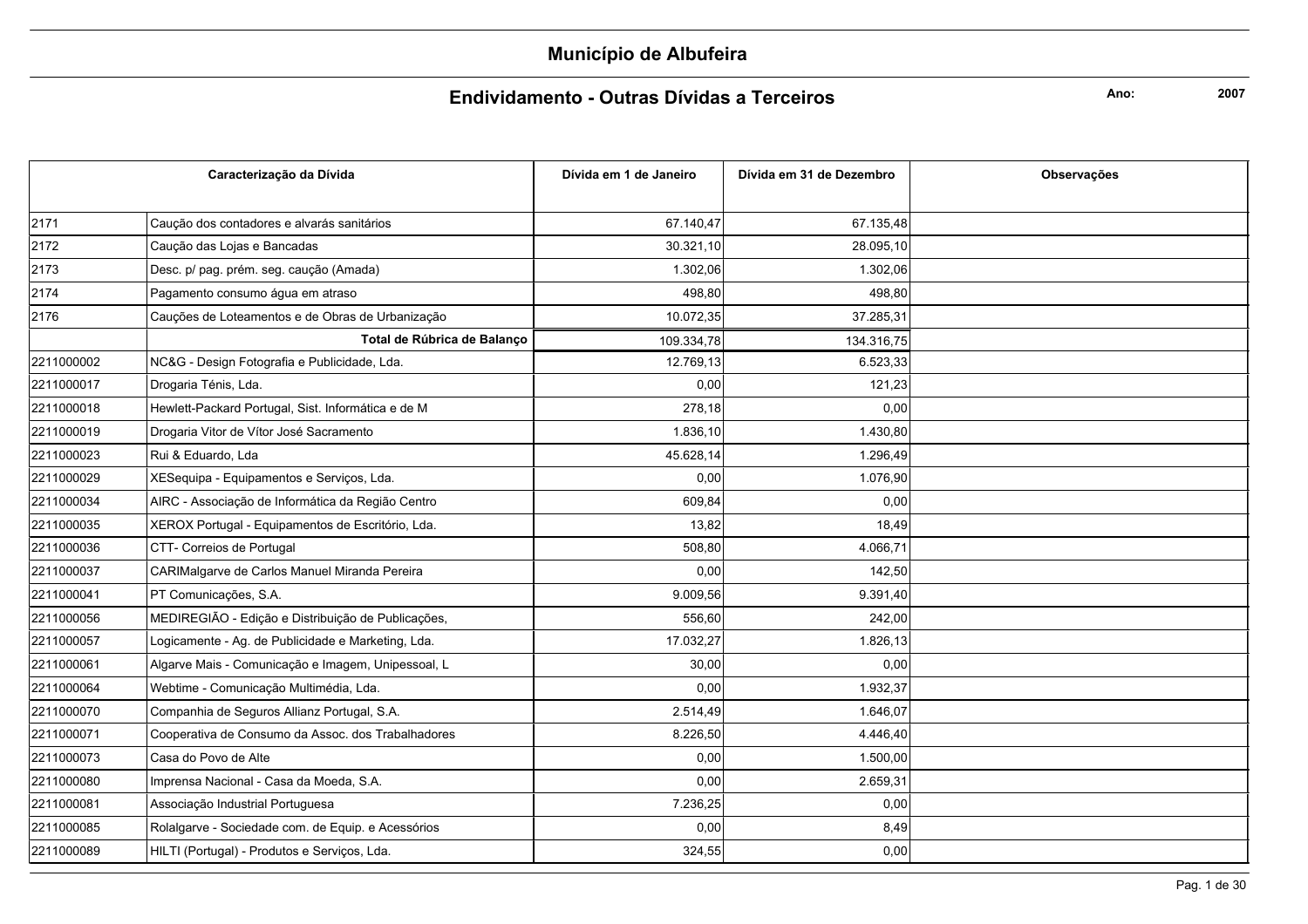### Endividamento - Outras Dívidas a Terceiros

Ano:

|            | Caracterização da Dívida                           | Dívida em 1 de Janeiro | Dívida em 31 de Dezembro | <b>Observações</b> |
|------------|----------------------------------------------------|------------------------|--------------------------|--------------------|
|            |                                                    |                        |                          |                    |
| 2211000090 | Rolear - Automatizações, Estudos e Representações, | 1.114,91               | 933,44                   |                    |
| 2211000096 | António Manuel Correia Lopo                        | 1.490.14               | 1.033,03                 |                    |
| 2211000097 | Albufeira Flor - Comércio de Flores. Lda.          | 50,00                  | 0,00                     |                    |
| 2211000100 | J.B.S. - Sistemas de Higiene e Representações, Lda | 0,00                   | 1.132,56                 |                    |
| 2211000112 | Costa & Cruz, Lda.                                 | 215,57                 | 0,00                     |                    |
| 2211000116 | Amandio C. S. Matias                               | 0,00                   | 1.694,00                 |                    |
| 2211000119 | Automacropneus, Lda                                | 532,76                 | 290,22                   |                    |
| 2211000123 | Chaveca & Janeira Comércio de Pneus e Lubrificante | 1.304,38               | 0,00                     |                    |
| 2211000127 | ALMOTOR - Comércio e Reparação de Veículo, Lda     | 90,65                  | 222,40                   |                    |
| 2211000129 | FIAAL-Fomento Industrial e Agrícola do Algarve, Ld | 1.483,29               | 2.034,02                 |                    |
| 2211000131 | Saniferro - Comércio Materiais Construção, Lda.    | 10.077,60              | 0,00                     |                    |
| 2211000132 | Alvaro Ponte - Comércio de Materiais de Construção | 0,00                   | 291,74                   |                    |
| 2211000134 | Eduardo Pinto Contreiras & Filhos, Lda.            | 5.709,40               | 0,00                     |                    |
| 2211000145 | Ecoserviços - Gestão de Sistemas Ecológicos, Lda.  | 2.392,78               | 0,00                     |                    |
| 2211000153 | António dos Santos Labisa, Lda                     | 0,00                   | 56,80                    |                    |
| 2211000155 | Marinauto-Com.Prod.Auto.Mar. E Ind.Lda             | 2.327,00               | 0,00                     |                    |
| 2211000156 | Decorvidro - Ind. e Transformação de vidro, Lda.   | 235,47                 | 120,07                   |                    |
| 2211000157 | Mendes & Irmãos, Lda.                              | 9.428,64               | 13.840,00                |                    |
| 2211000163 | Manuel Joaquim Pinto, SA                           | 8.456,88               | 0,00                     |                    |
| 2211000168 | AREAL - Agência Regional de Energia e Ambiente do  | 2.420,00               | 0,00                     |                    |
| 2211000169 | Bejalar - Louças e Vidros de Sebastião & Filhos, L | 10,92                  | 0,00                     |                    |
| 2211000179 | SPA - Sociedade Portuguesa de Autores              | 2.261,85               | 0,00                     |                    |
| 2211000180 | Copidata - Industrial, Gráfica e Equipamentos, SA  | 2.350,43               | 0,00                     |                    |
| 2211000181 | Sociedade de Panificação Bem Parece, Lda.          | 59,28                  | 0,00                     |                    |
| 2211000189 | Abaco - Material Didáctico - Manuel P. N. Guedes,  | 40,20                  | 0,00                     |                    |
| 2211000190 | Patrilar - Manuel Patrício Alves                   | 15,00                  | 0,00                     |                    |
| 2211000191 | Manuel Duarte Afonso, Lda                          | 426,55                 | 669,68                   |                    |
| 2211000195 | EVA - Transportes, S.A.                            | 5.697,50               | 91.949,58                |                    |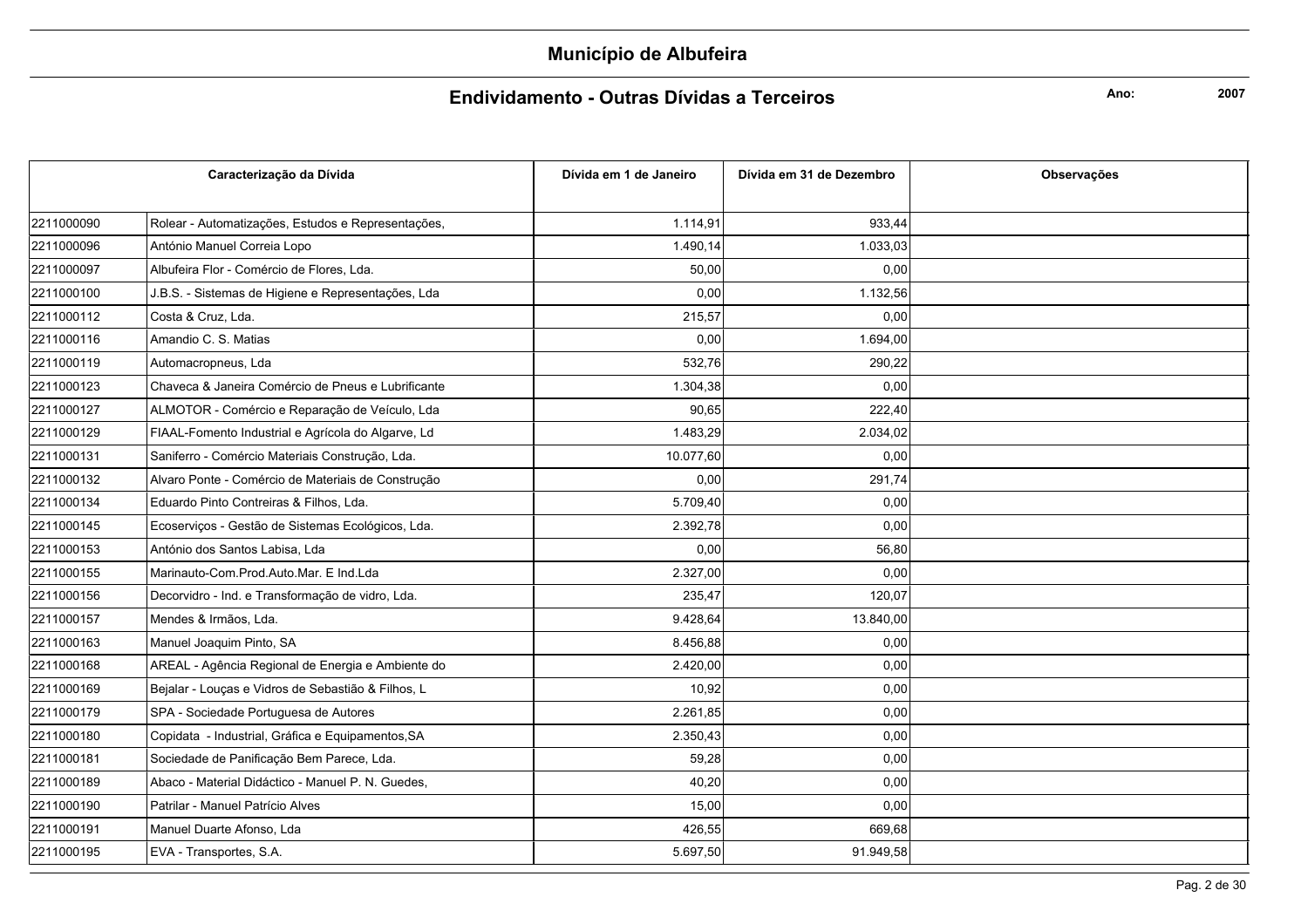### Endividamento - Outras Dívidas a Terceiros

Ano:

|            | Caracterização da Dívida                           | Dívida em 1 de Janeiro | Dívida em 31 de Dezembro | Observações |
|------------|----------------------------------------------------|------------------------|--------------------------|-------------|
|            |                                                    |                        |                          |             |
| 2211000196 | Caminhos de Ferro Portugueses, EP                  | 76,35                  | 308,40                   |             |
| 2211000198 | Frota Azul (Algarve) - Transporte e Turismo, Lda   | 263,23                 | 690,00                   |             |
| 2211000214 | EDP - Distribuição Energia, S.A.                   | 26.778,64              | 0,00                     |             |
| 2211000224 | Esegur - Empresa de Segurança, S.A.                | 320,87                 | 0,00                     |             |
| 2211000225 | Caixa Geral de Depósitos, SA                       | 2.157,85               | 265,47                   |             |
| 2211000232 | Ferreira & Ferreira, Lda.                          | 1.562,13               | 597,04                   |             |
| 2211000235 | Gonçalves & Ribeiro, Lda.                          | 0,00                   | 502,15                   |             |
| 2211000243 | Águas do Algarve, S.A.                             | 246.071,18             | 0,00                     |             |
| 2211000245 | Publisoft - Informatica e Formação, Ida            | 16.187,92              | 498,26                   |             |
| 2211000248 | A Fragata - Rocha & Godinho, Lda.                  | 98,10                  | 0,00                     |             |
| 2211000255 | Lacocar - Comércio e Industria de Automóveis, Lda  | 382,69                 | 40,85                    |             |
| 2211000263 | Sogae - Editora, Lda                               | 0.00                   | 462.83                   |             |
| 2211000272 | Albano R. N. Alves - Distribuição de Papel, S.A.   | 3.636,59               | 0,00                     |             |
| 2211000277 | Vedrol - Vedantes e Rolamentos, Lda                | 109,78                 | 0,00                     |             |
| 2211000283 | Soldalgarve - Soc. Comercial de Equip. Soldadura d | 0,00                   | 752,31                   |             |
| 2211000293 | Bicistoi - Soc. Ciclista de Estoi, Lda             | 351,90                 | 0,00                     |             |
| 2211000295 | Oficina Aberta - Montagens e Manutenção Industria  | 1.663,00               | 0,00                     |             |
| 2211000296 | Vicmor - Material Escolar, Lda                     | 579,77                 | 0,00                     |             |
| 2211000298 | Viprensa - Soc. Editora do Algarve, Lda            | 0,00                   | 1.028,50                 |             |
| 2211000305 | Tapel - Artigos Papelaria Escritório, Lda          | 0,00                   | 246,96                   |             |
| 2211000307 | PT Prime - Soluções Empresariais de Telec. e Siste | 59,96                  | 0,00                     |             |
| 2211000318 | Associação dos Bombeiros Voluntários de Albufeira  | 200,00                 | 17.400,00                |             |
| 2211000322 | Schindler - Ascensores e Escadas Rolantes, S.A.    | 1.162,10               | 0,00                     |             |
| 2211000325 | Litográfis - Artes Gráficas, Lda.                  | 183,01                 | 254,10                   |             |
| 2211000328 | Presselivre - Imprensa Livre, S.A.                 | 1.905,75               | 0,00                     |             |
| 2211000334 | Postal do Algarve - Publicações e Editores, Lda    | 0,00                   | 544,50                   |             |
| 2211000335 | Lobito - Acessórios - Comércio de Peças para Autom | 744,62                 | 375,52                   |             |
| 2211000337 | Molalgarve - Reparações de Molas, Lda.             | 471,24                 | 718,92                   |             |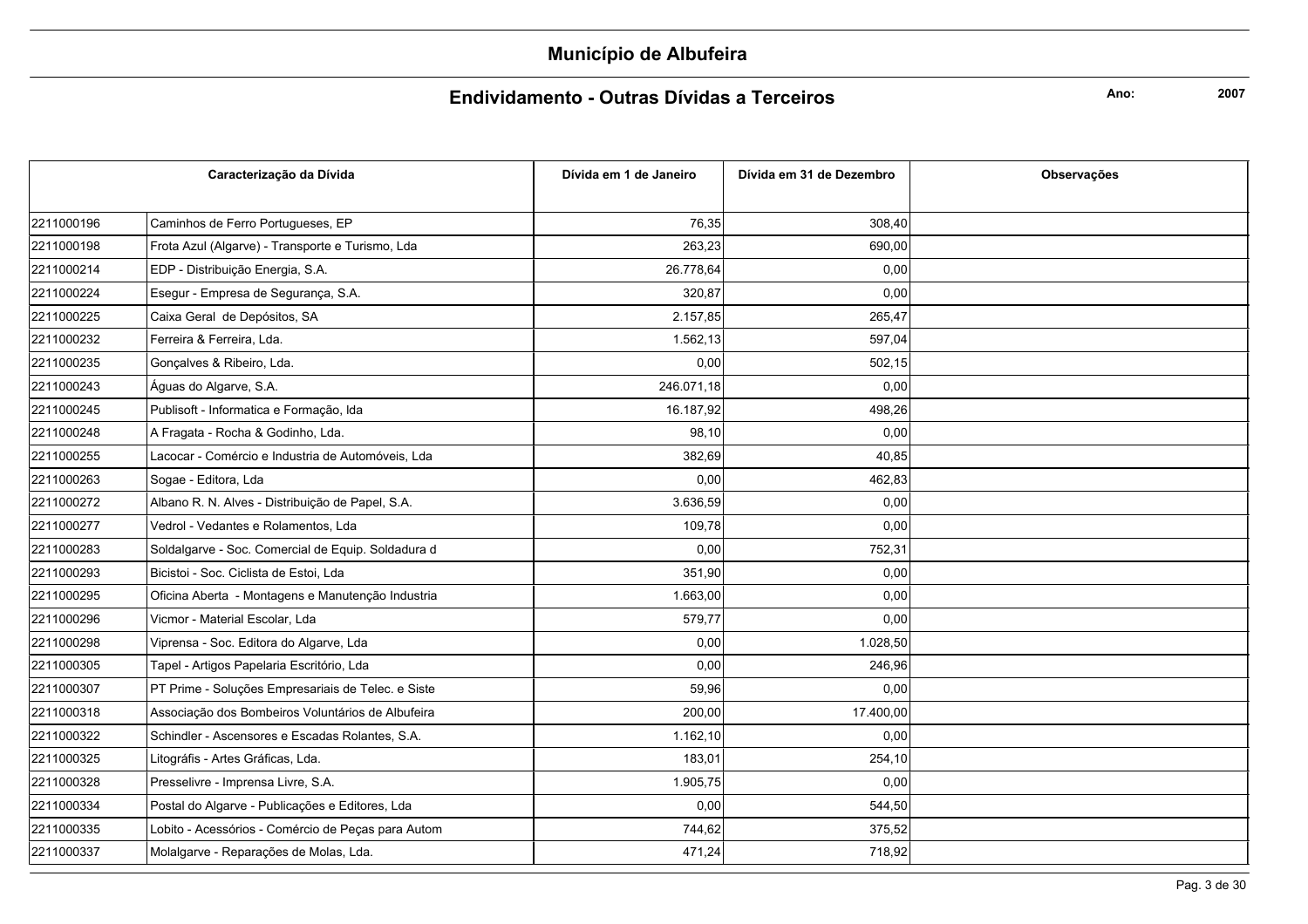### Endividamento - Outras Dívidas a Terceiros

Ano:

| Caracterização da Dívida |                                                         | Dívida em 1 de Janeiro | Dívida em 31 de Dezembro | Observações |
|--------------------------|---------------------------------------------------------|------------------------|--------------------------|-------------|
|                          |                                                         |                        |                          |             |
| 2211000338               | Impresul - Editores de Publicações, Lda.                | 0,00                   | 6.655,00                 |             |
| 2211000343               | Dagoberto F. Rodrigues                                  | 76,13                  | 0,00                     |             |
| 2211000358               | Junior Satisfaction - Animação, Lazer e Desporto,       | 0,00                   | 278,30                   |             |
| 2211000364               | J. Cravinho, Lda.                                       | 465,21                 | 0,00                     |             |
| 2211000373               | A - Euroreboques Com. Automóveis Unipessoal, Lda        | 60,50                  | 0,00                     |             |
| 2211000376               | Modernográfica - Industrias Gráficas, S.A.              | 0,00                   | 484,00                   |             |
| 2211000378               | Restaurante Mato à Vista, Lda.                          | 575,00                 | 0,00                     |             |
| 2211000381               | Pontautos - Comércio de Automóveis, Lda                 | 56,56                  | 3.511,35                 |             |
| 2211000388               | Público Comunicação Social, S.A.                        | 304,92                 | 319,44                   |             |
| 2211000389               | Helder & Diogo, Lda                                     | 0,00                   | 176,10                   |             |
| 2211000392               | Gonçalves - Máquinas e Ferramentas, Lda                 | 2.187,32               | 538,89                   |             |
| 2211000393               | Grafinal Artes Gráficas. Lda                            | 43,56                  | 391.80                   |             |
| 2211000394               | Edigarbe - Soc. Editora do Algarve, Lda                 | 5.281,65               | 5.578,10                 |             |
| 2211000399               | Associação Rancho Folclórico Infantil de Albufeira      | 0,00                   | 354,40                   |             |
| 2211000401               | Publiotel-Emp.de Public, Turisticas. Hoteleiras, Lda    | 0,00                   | 1.548,80                 |             |
| 2211000406               | Restaurante Paraíso do Algarve, Lda                     | 0,00                   | 952,00                   |             |
| 2211000409               | A Festa da Musica instrumentos musicais, Lda.           | 423,50                 | 79,85                    |             |
| 2211000426               | Ambileve Comercio de Equipamento e Produtos de Lim      | 0,00                   | 73,81                    |             |
| 2211000429               | Beltrão Coelho (Algarve) Equipamentos de Escritóri      | 1.147,40               | 809,52                   |             |
| 2211000434               | Berner - Produtos para Montagem e Fixação, Lda.         | 235,95                 | 485,42                   |             |
| 2211000447               | Cespa, Compañia Española de Serv. Publicos Auxilia      | 483,52                 | 0,00                     |             |
| 2211000454               | Albufogo - Mat. Inc. Prot. Unipessoal, Lda              | 159,91                 | 203,28                   |             |
| 2211000471               | Farmácia Marques Silva, Unipessoal, Lda                 | 15,10                  | 0,00                     |             |
| 2211000476               | Ludsil - Lavandaria ao Domicílio, Lda.                  | 611,05                 | 626,18                   |             |
| 2211000489               | MCS - Fardas e Texteis de Maria da Conceição P. M.      | 0,00                   | 753,35                   |             |
| 2211000493               | Faroequipa - Equipamentos Hoteleiros, Ld <sup>a</sup> . | 102,86                 | 0,00                     |             |
| 2211000495               | Georgina Maria Custódia dos Ramos                       | 4.230,50               | 39,20                    |             |
| 2211000497               | Extra Risco Representações, Ida                         | 663,90                 | 0,00                     |             |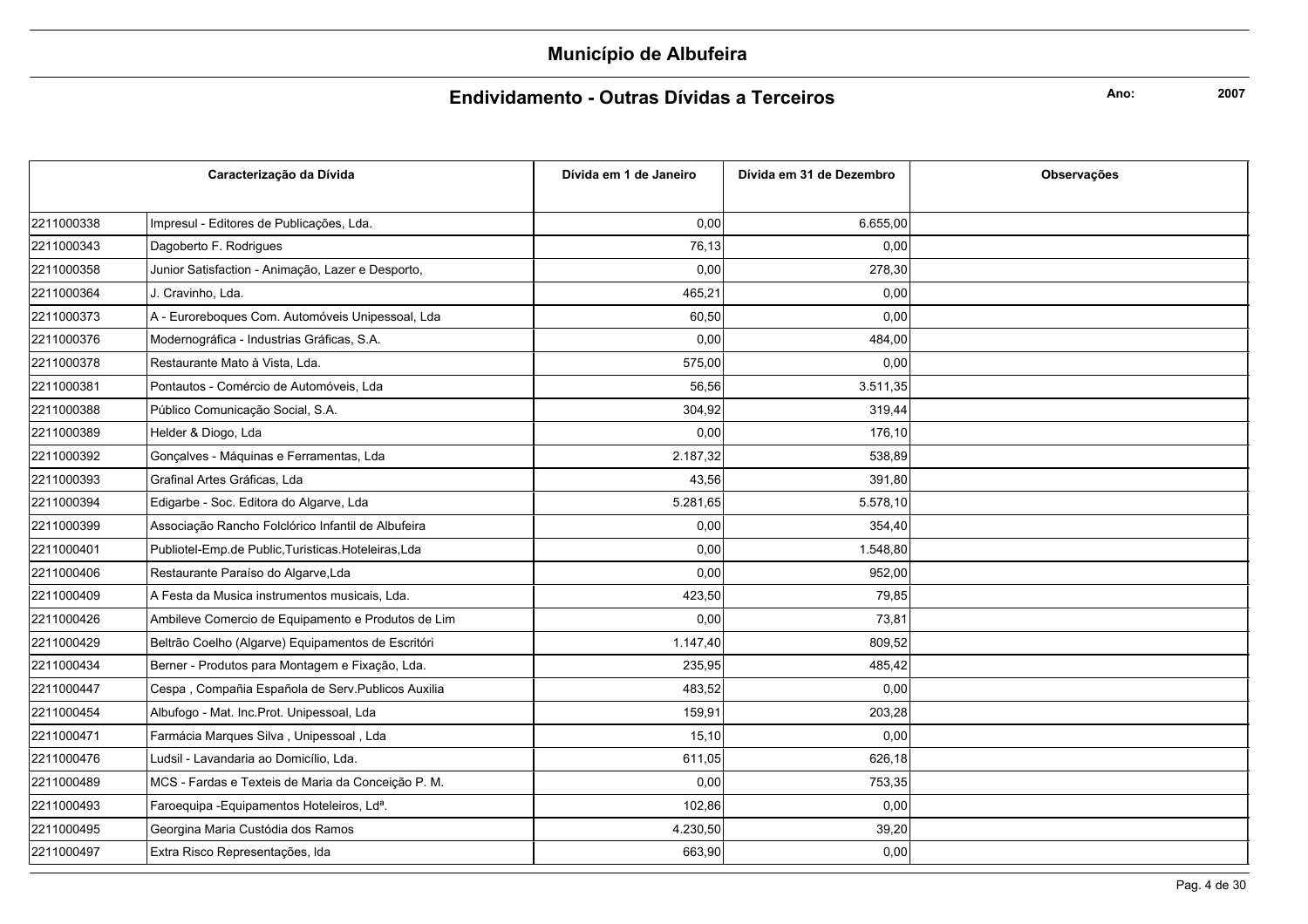### Endividamento - Outras Dívidas a Terceiros

Ano:

|            | Caracterização da Dívida                            | Dívida em 1 de Janeiro | Dívida em 31 de Dezembro | <b>Observações</b> |
|------------|-----------------------------------------------------|------------------------|--------------------------|--------------------|
|            |                                                     |                        |                          |                    |
| 2211000511 | Gráfica Comercial - Arnaldo Matos Pereira, Lda.     | 6.360,97               | 0,00                     |                    |
| 2211000514 | Imprensa Municipalista César Castelão & Filhos, Lda | 93,17                  | 94,99                    |                    |
| 2211000529 | Leica Geosystems - Sistem. Geodesia e Tupografia S  | 513,02                 | 0,00                     |                    |
| 2211000548 | Pulvisul Equipamentos Agricolas e Industriais, Ida  | 0,00                   | 28,00                    |                    |
| 2211000553 | José de Sousa Barra & Filhos Lda.                   | 16.981,87              | 137,58                   |                    |
| 2211000555 | Redecor Algarve - Revest. e Imperm., Lda.           | 0,00                   | 211,63                   |                    |
| 2211000575 | Viagens Abreu, S.A.                                 | 4.179,37               | 0,00                     |                    |
| 2211000576 | Valentim Filipe - Produções de Espectáculos, Unipe  | 786,50                 | 0,00                     |                    |
| 2211000578 | Sulscala - Consultadoria Agrícola e Espaços Verdes  | 1.481,04               | 0,00                     |                    |
| 2211000580 | Salvador Caetano - Comércio Automóveis, S.A.        | 1.162,63               | 0.00                     |                    |
| 2211000582 | Sanipina, Lda.                                      | 8.210,47               | 826,09                   |                    |
| 2211000599 | Ultra Imagem - Centro de Publicidade e Marketing,   | 634,05                 | 456,79                   |                    |
| 2211000602 | Pelicanzoo - Parque Zoológico de Lagos, Lda         | 0,00                   | 119,00                   |                    |
| 2211000609 | Três Palmeiras - Restaurante Bar - João Anabela La  | 653,40                 | 353,43                   |                    |
| 2211000617 | Algarpalcos-Aluguer e Produção de Eventos, Lda      | 1.407,23               | 0,00                     |                    |
| 2211000661 | Auto Mosqueira de Fernando António Brito Santos Ar  | 168,00                 | 96,00                    |                    |
| 2211000663 | Empresa de Radiodifusão e Informação, Lda           | 1.547,82               | 0,00                     |                    |
| 2211000703 | Centro Paroquial de Paderne                         | 0,00                   | 1.200,00                 |                    |
| 2211000760 | GNR-Brigada de Trânsito                             | 99,58                  | 0,00                     |                    |
| 2211000761 | AQUALAB - Laboratório Clínico de Saúde Pública      | 1.910,24               | 0.00                     |                    |
| 2211000770 | Maria do Carmo Baleia Francisco                     | 0,00                   | 686,86                   |                    |
| 2211000793 | Geotest - Consultores Geotécnicos e Estruturais, L  | 1.674,64               | 0,00                     |                    |
| 2211000795 | Região Sul 2 - Publicações, Lda                     | 484,00                 | 242,00                   |                    |
| 2211000810 | Seiva - Sociedade de Gestão Hoteleira               | 1.345,50               | 0,00                     |                    |
| 2211000817 | RTA - Soc. de Radiodif. e Telec. de Albufeira, Lda  | 484,00                 | 484,00                   |                    |
| 2211000846 | Motivo - Comercio e Motivacao Mercados, S.A.        | 108,95                 | 825,97                   |                    |
| 2211000848 | Guarda Nacional Republicana - Sub. Destacamento Te  | 0,00                   | 334,32                   |                    |
| 2211000852 | Rexel - Distribuicao de Material Electrico, S.A.    | 3.233,14               | 2.343,34                 |                    |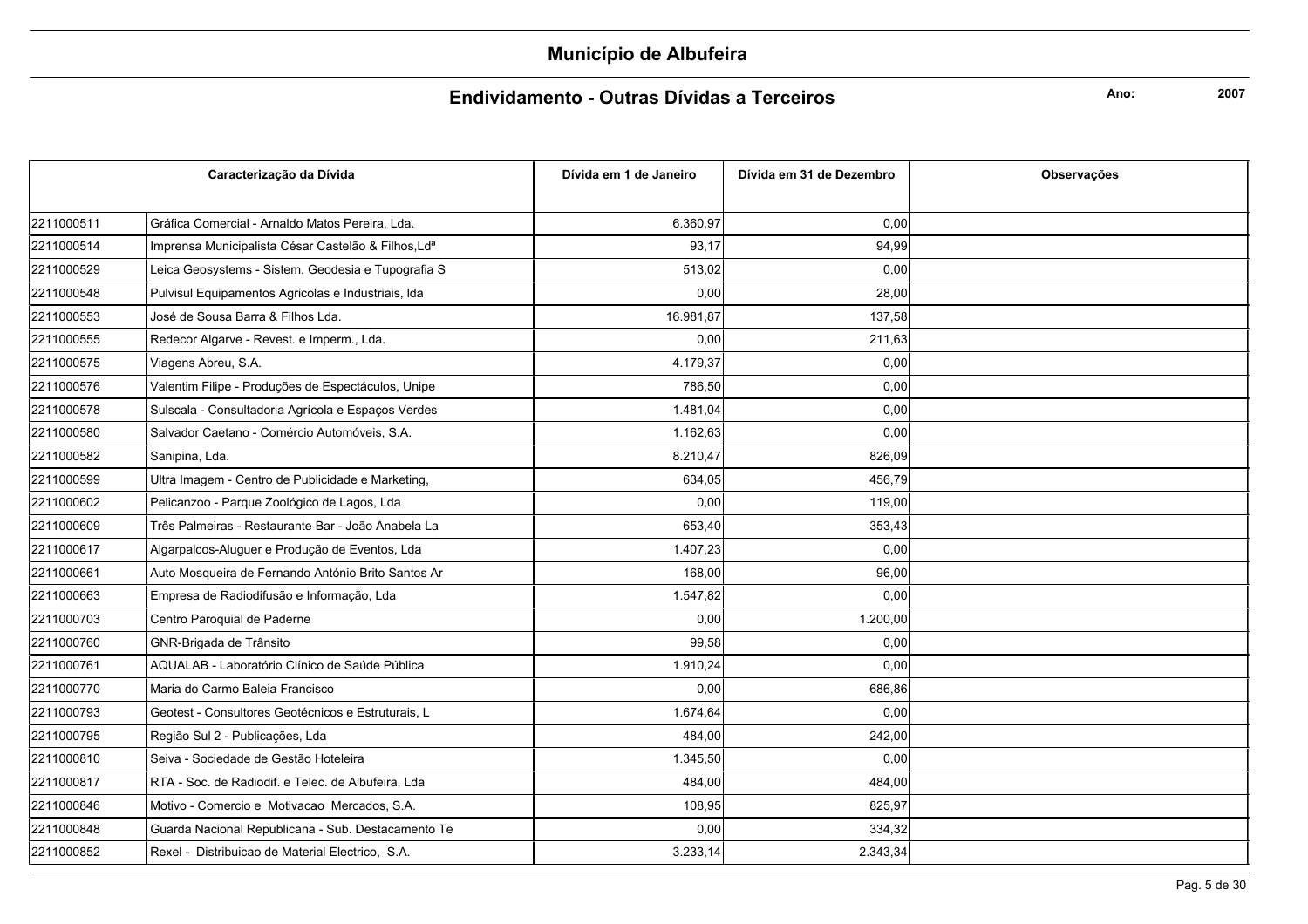### Endividamento - Outras Dívidas a Terceiros

Ano:

| Caracterização da Dívida |                                                     | Dívida em 1 de Janeiro | Dívida em 31 de Dezembro | Observações |
|--------------------------|-----------------------------------------------------|------------------------|--------------------------|-------------|
|                          |                                                     |                        |                          |             |
| 2211000923               | N. Projectos - Arquitectura e Engenharia Lda.       | 5.079,58               | 1.809,92                 |             |
| 2211000947               | Soc. Rec. Cult. Rancho Folclórico de Moncarapacho   | 3.100,00               | 0,00                     |             |
| 2211000954               | Inpokulis, Traduções & Eventos, Lda                 | 0,00                   | 42,35                    |             |
| 2211000955               | Isidoro S. Florêncio - Estação de Serviço           | 0,00                   | 52.03                    |             |
| 2211000973               | Global Notícias Publicações, S.A.                   | 6.059,08               | 4.953,14                 |             |
| 2211000975               | Columbia Tristar Warner Filmes de Portugal, Lda.    | 149,44                 | 0,00                     |             |
| 2211001027               | FLYGT PORTUGAL, SA. - Tecnologia da Água e do Ambie | 230,38                 | 0,00                     |             |
| 2211001043               | Janela de Ideias Publicidade e Marketing            | 4.618,57               | 1.642,51                 |             |
| 2211001045               | Profor. Lda.                                        | 0,00                   | 412,27                   |             |
| 2211001057               | Visual Forma Formação e Progam. c/ Novas Técnologi  | 0,00                   | 90.75                    |             |
| 2211001146               | Águasistemas - Produtos e Serviços para Água e Amb  | 229,30                 | 0,00                     |             |
| 2211001161               | Tribunal de Contas - Direcção Geral                 | 0,00                   | 15,19                    |             |
| 2211001168               | Cannon Hygiene Portugal, Lda                        | 2.617,66               | 0,00                     |             |
| 2211001230               | Direcção Regional da Economia do Algarve            | 0,00                   | 1.200,00                 |             |
| 2211001540               | Xufre e Lourenço, Lda.                              | 0,00                   | 270.70                   |             |
| 2211001593               | Marilia Palma Guerreiro Louça                       | 0,00                   | 177,87                   |             |
| 2211001628               | Deficiprodut - Art, Prod. e Comercio por Deficient  | 0,00                   | 5.190,90                 |             |
| 2211001641               | Joaquim Manuel Nascimento Freitas                   | 0,00                   | 42,75                    |             |
| 2211001716               | Centro de Estudos e Formação Autárquica             | 0,00                   | 50,00                    |             |
| 2211001738               | Jacinto Colaço Afonso                               | 0,00                   | 96.80                    |             |
| 2211001749               | Hotel Baltum - Explorações hoteleiras - S.A         | 213,80                 | 0,00                     |             |
| 2211001764               | Rádio Foia C.R.L. - Coop. de Produtores de Serv. R  | 377,52                 | 188,76                   |             |
| 2211001776               | Alfredo Moreira da Silva & Filhos, Lda.             | 7.502,00               | 0,00                     |             |
| 2211002080               | Algarser - Obras e Estudos de Engenharia S.A.       | 1.101,10               | 0,00                     |             |
| 2211002109               | ISQ - Instituto de Soldadura e Qualidade            | 0,00                   | 5.808,00                 |             |
| 2211002178               | PRP - Prevenção Rodoviária Portuguesa               | 1.694,00               | 0,00                     |             |
| 2211002180               | Universidade do Algarve                             | 13.310,00              | 0,00                     |             |
| 2211002182               | Américo Neto Nunes Ribeiro                          | 1.512,50               | 8.043,84                 |             |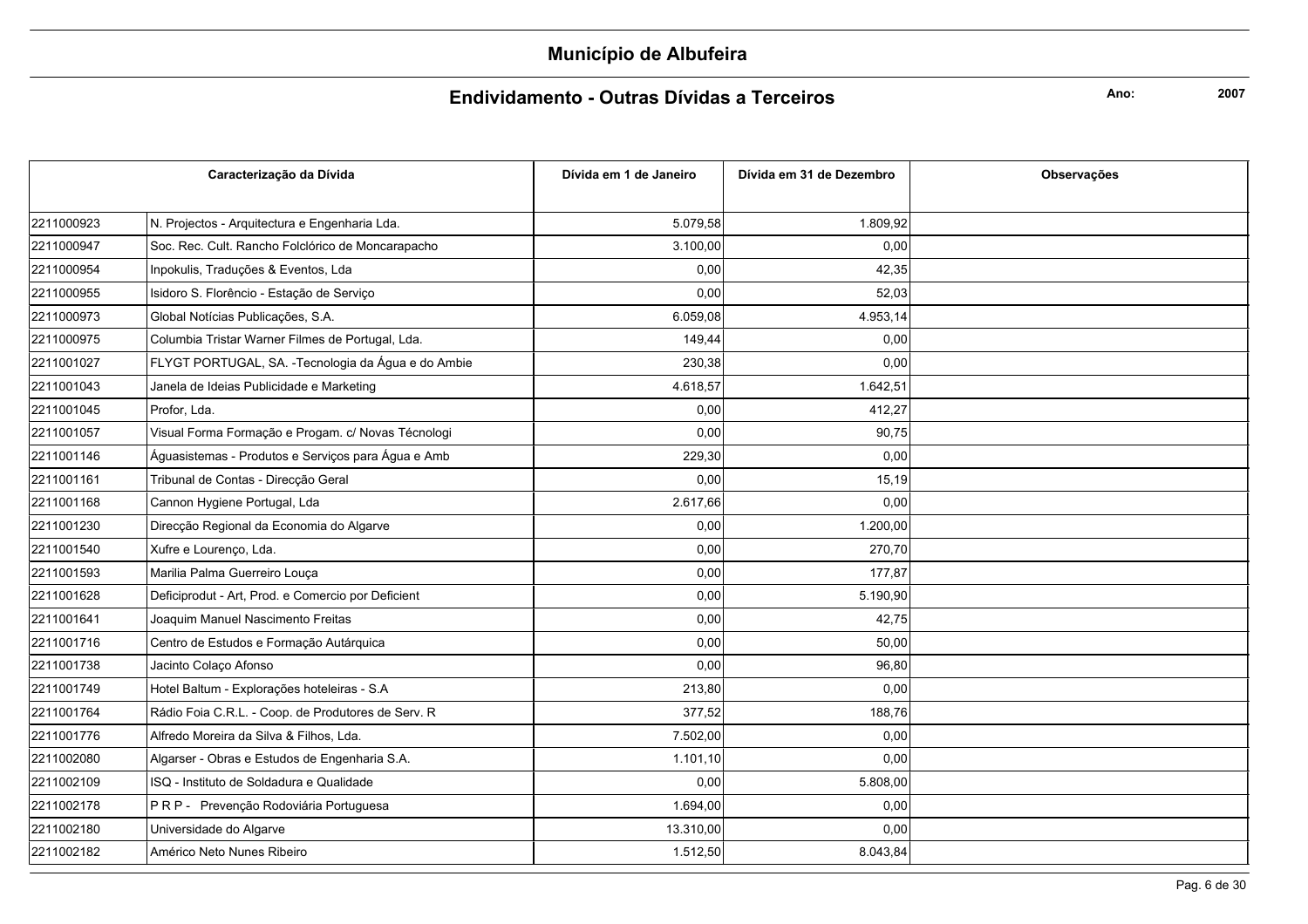### Endividamento - Outras Dívidas a Terceiros

Ano:

|            | Caracterização da Dívida                              | Dívida em 1 de Janeiro | Dívida em 31 de Dezembro | <b>Observações</b> |
|------------|-------------------------------------------------------|------------------------|--------------------------|--------------------|
|            |                                                       |                        |                          |                    |
| 2211002183 | Marrachinho-Supermercados do Algarve S.A.             | 1.589,94               | 0,00                     |                    |
| 2211002184 | Valdemar & Carlos, Lda                                | 0,00                   | 1.076,90                 |                    |
| 2211002250 | Centro de Arbitragem do Sector Automóvel              | 0,00                   | 997,60                   |                    |
| 2211002293 | Evidência                                             | 40.377,70              | 2.722,50                 |                    |
| 2211002361 | APHM - Associação Portuguesa de Habitação Municipal   | 0,00                   | 40,00                    |                    |
| 2211002368 | Plastidom - Plast. Ind. e Domésticos, S.A.            | 310,34                 | 0,00                     |                    |
| 2211002420 | Altivar, Lda                                          | 0,00                   | 3.751,00                 |                    |
| 2211002444 | ADMITUR-Administração de Apartamentos Turísticos,     | 0,00                   | 588,00                   |                    |
| 2211002446 | José Augusto Saraiva                                  | 82,00                  | 0,00                     |                    |
| 2211002462 | BP Portugal - Comércio de Combustíveis e Lubrifica    | 25.565,82              | 21.535,49                |                    |
| 2211002464 | PROSEGUR Companhia de Segurança, Lda                  | 0,00                   | 696,96                   |                    |
| 2211002472 | Empilhadores de Portugal (Algarve), Ld <sup>a</sup> . | 0,00                   | 296,66                   |                    |
| 2211002485 | 365 Dias Transportes, Lda                             | 0,00                   | 242,00                   |                    |
| 2211002494 | FARGÁS - Soc. Distribuidora de Gás, S.A.              | 0,00                   | 1.172,72                 |                    |
| 2211002502 | EUROMODULO - Sociedade Europeia de Pré-Fabricados,    | 2.214,30               | 459,41                   |                    |
| 2211002532 | Condomínio do Edificio Corpo Norte                    | 0,00                   | 197,48                   |                    |
| 2211002536 | <b>ECOVINYL LDA</b>                                   | 459,80                 | 0,00                     |                    |
| 2211002584 | Catvp - TV Cabo Portugal, S.A                         | 37,86                  | 89,03                    |                    |
| 2211002600 | Montechoro - Emp. Investimentos Turísticos, SA        | 7.738,00               | 0,00                     |                    |
| 2211002643 | ALGARCHAPA, LDA                                       | 20,56                  | 0,00                     |                    |
| 2211002683 | TATÚ - Equipamentos Industriais, Lda                  | 0,00                   | 470,69                   |                    |
| 2211002719 | Primevents - Produção e Realização de Eventos, Lda    | 0,00                   | 4.331,20                 |                    |
| 2211002729 | VADECA - Serviços Limpeza Industriais, S.A.           | 1.173,70               | 4.114,00                 |                    |
| 2211002730 | Previgarb, Lda.                                       | 2.257,54               | 1.313,72                 |                    |
| 2211002787 | SOPECATE - Soc. Pesquisas, Cap.de Águas e Trans., S   | 0,00                   | 1.534,90                 |                    |
| 2211002808 | Algarsonic - Equipamentos de Imagem e Comunicação.    | 144,57                 | 0,00                     |                    |
| 2211002854 | Plástiferro-Comércio de Materiais, Lda                | 7.675,89               | 0,00                     |                    |
| 2211002862 | ARTINFANTIL - Organização Espectáculos Infantis, L    | 0,00                   | 2.117,50                 |                    |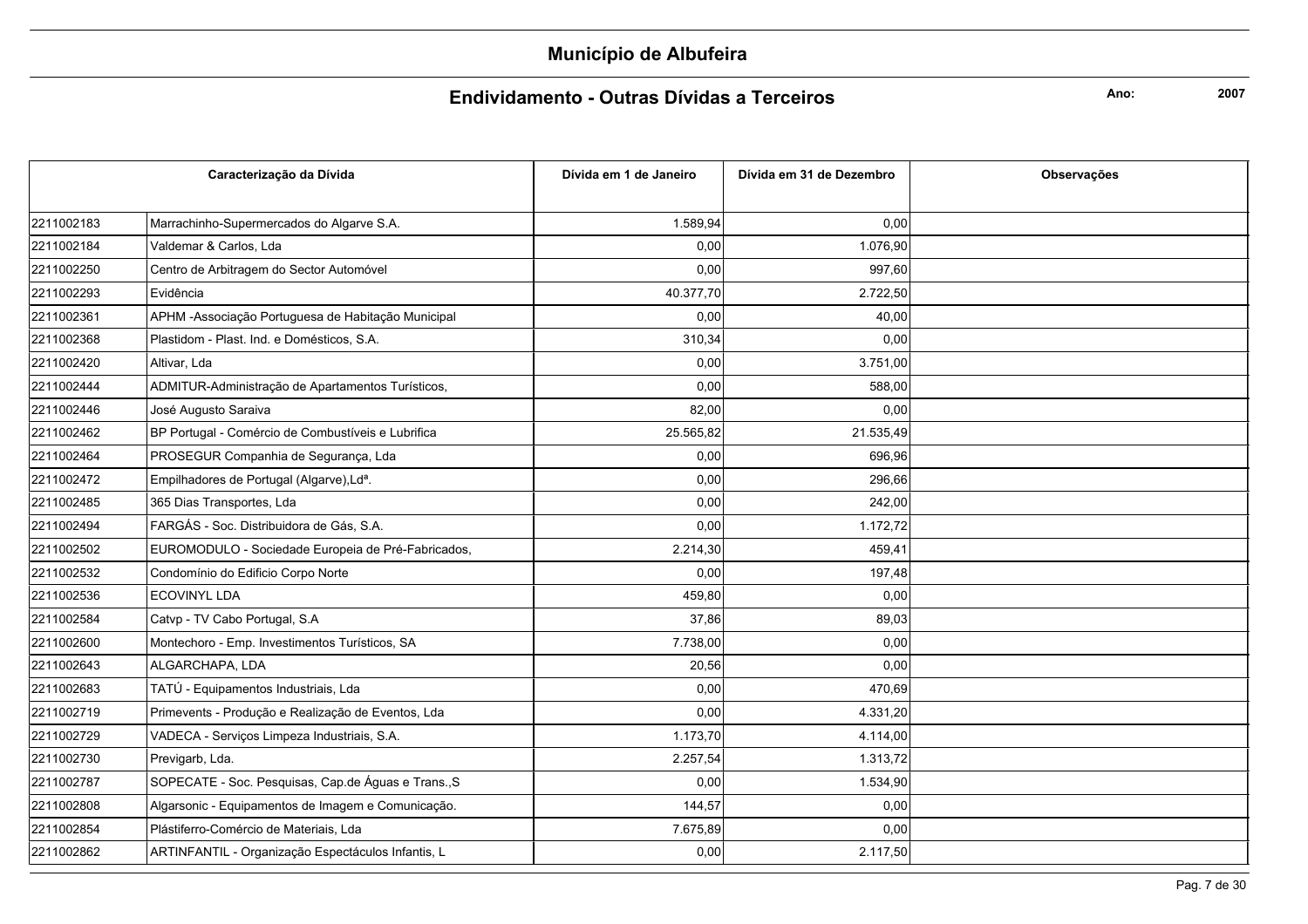### Endividamento - Outras Dívidas a Terceiros

Ano:

|            | Caracterização da Dívida                           | Dívida em 1 de Janeiro | Dívida em 31 de Dezembro | <b>Observações</b> |
|------------|----------------------------------------------------|------------------------|--------------------------|--------------------|
|            |                                                    |                        |                          |                    |
| 2211002890 | Nélia Jesus André Colaço - Encadernações           | 83,49                  | 0,00                     |                    |
| 2211002918 | Cabrita & Condeço - Explorações Hoteleiras, Lda    | 320,00                 | 0,00                     |                    |
| 2211002945 | Guizos - Actividades Culturais                     | 400,00                 | 900,00                   |                    |
| 2211003074 | Buzz - Agência de Comunicação, Lda                 | 786,50                 | 0,00                     |                    |
| 2211003079 | Publirádio - Publicidade Exterior, Lda             | 1.270,50               | 3.569,50                 |                    |
| 2211003083 | Lagoanima - Empresa Radiofónica e de Comunicão de  | 1.270,50               | 0,00                     |                    |
| 2211003095 | Impala Editores, S.A.                              | 3.252,48               | 85,80                    |                    |
| 2211003140 | COOPJORN-Edições Periódicas - CRL                  | 786,50                 | 484,00                   |                    |
| 2211003141 | Aquarent - Aluguer de Equipamento de Depuração de  | 816,75                 | 0,00                     |                    |
| 2211003194 | Manuel Coelho Leal - Oficina                       | 60,25                  | 763,99                   |                    |
| 2211003198 | Louz-Mar Comércio de Tintas, Lda                   | 384,60                 | 198,40                   |                    |
| 2211003238 | Onitelecom - Infocomunicações, S.A.                | 2.093,80               | 0,00                     |                    |
| 2211003259 | Editora Açoteia                                    | 0,00                   | 1.210,00                 |                    |
| 2211003345 | Ediempresa Editora, Lda                            | 112,32                 | 0,00                     |                    |
| 2211003368 | Recidan Lda.                                       | 1.512,38               | 0,00                     |                    |
| 2211003386 | Prosecom, Lda                                      | 9.353,54               | 42.490,18                |                    |
| 2211003390 | Electrobomsul - Electrobombas do Sul, Lda          | 2.728,89               | 0,00                     |                    |
| 2211003410 | MicroCAOS II, Organização e Métodos Informáticos,L | 400,43                 | 0,00                     |                    |
| 2211003411 | Estabelecimentos Teófilo Fontainhas Neto- Com. Ind | 66,15                  | 78,21                    |                    |
| 2211003490 | Pajovir- Esp. Marketing e Publicidade, Lda         | 459,32                 | 0,00                     |                    |
| 2211003559 | Vibeiras, S.A.                                     | 8.651,50               | 8.651,50                 |                    |
| 2211003583 | Mago Surveying - Topografia e Engenharia, Lda      | 2.523,21               | 0,00                     |                    |
| 2211003673 | Sojornal - Sociedade Jorn. Editorial, Lda          | 1.754,50               | 0,00                     |                    |
| 2211003680 | Soalgoz, Soc.Invest.Industriais,Lda                | 90,75                  | 0,00                     |                    |
| 2211003794 | TECNOACÚSTICA - Medições Acústicas, Lda            | 0,00                   | 484,00                   |                    |
| 2211003813 | Aquamatic Algarve - Sistema de Rega, Lda           | 925,65                 | 0,00                     |                    |
| 2211003860 | Vitor Rafael da Palma Unipessoal, Lda.             | 665,50                 | 0,00                     |                    |
| 2211003865 | Dawidenko Internacional - Consumíveis para Informá | 1.586,55               | 0,00                     |                    |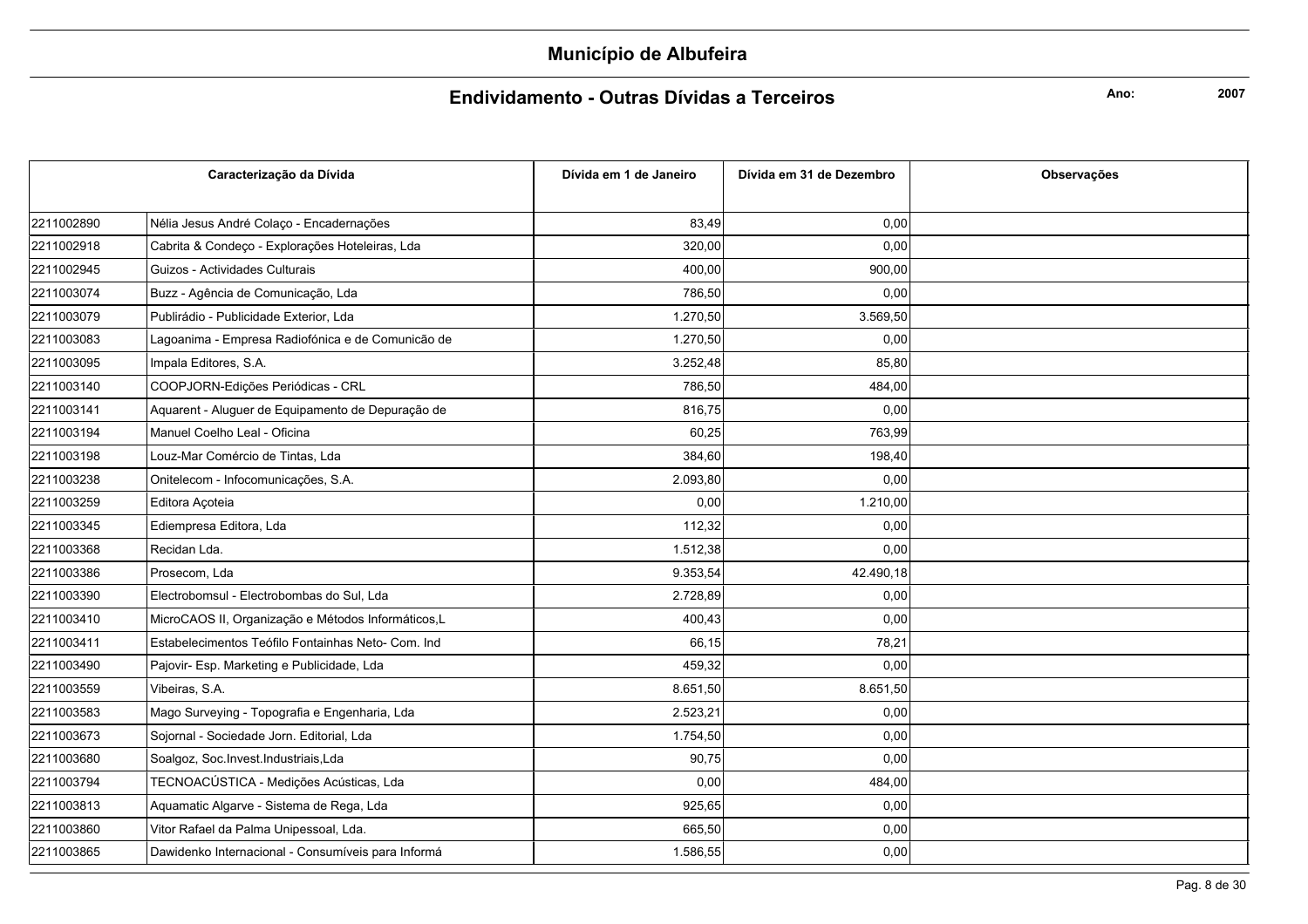### Endividamento - Outras Dívidas a Terceiros

Ano:

|            | Caracterização da Dívida                           | Dívida em 1 de Janeiro | Dívida em 31 de Dezembro | <b>Observações</b> |
|------------|----------------------------------------------------|------------------------|--------------------------|--------------------|
|            |                                                    |                        |                          |                    |
| 2211003866 | Globalgarve - Cooperação e Desenvolvimento, S.A    | 4.411,76               | 0,00                     |                    |
| 2211003884 | Riviera - Sociedade Exploração Hoteleira, Ida      | 0,00                   | 87,25                    |                    |
| 2211003890 | SCHMITT - Elevadores, Lda.                         | 24,20                  | 429,56                   |                    |
| 2211003892 | Marcopolo - Indústria de Carroçaria, S.A.          | 0,00                   | 2.104,02                 |                    |
| 2211003948 | Roberto Filipe Mendes Rodrigues                    | 447,70                 | 0,00                     |                    |
| 2211003960 | Ataraxia - Estudos e Serviços em Tecnologias de In | 148,21                 | 0,00                     |                    |
| 2211003976 | <b>Areal Editores</b>                              | 7.223,38               | 0,00                     |                    |
| 2211003995 | Quimiteste - Engenharia e Tecnologia Lda           | 2.734,24               | 0,00                     |                    |
| 2211003996 | Conforlimpa (Tejo) - Limpezas Industriais, Lda     | 12.470,62              | 2.695,88                 |                    |
| 2211004000 | PT.Com - Comunicações Interactivas, S.A.           | 0,00                   | 45,98                    |                    |
| 2211004013 | Albufeira - Magazine Imagem e Empreendimentos Turi | 2.295,39               | 3.339.60                 |                    |
| 2211004141 | Interpapel - Sociedade, Comercialização de Papéis, | 0,00                   | 38,14                    |                    |
| 2211004191 | Auto Travões Titija, Unipessoal, Lda               | 199,65                 | 0,00                     |                    |
| 2211004212 | Maria de Lurdes Cabrita Melharó Navio              | 5,00                   | 0,00                     |                    |
| 2211004221 | Guarda Nacional Republicana - Posto Territorial de | 0,00                   | 131,50                   |                    |
| 2211004235 | MSCAR - Comércio de Automóveis, S.A.               | 24,03                  | 1.214,25                 |                    |
| 2211004270 | Modagril, Lda                                      | 3.796,26               | 284,96                   |                    |
| 2211004276 | Folio Comunicação Global, Lda                      | 0,00                   | 1.331,00                 |                    |
| 2211004298 | Carlos Manuel Cordeiro Unipessoal, Lda             | 316,06                 | 27,90                    |                    |
| 2211004316 | Maria do Carmo H. Azevedo R. Palhavâ               | 0,00                   | 133,00                   |                    |
| 2211004317 | CDA - Companhia de Dança do Algarve, Unipessoal, L | 363,00                 | 0,00                     |                    |
| 2211004325 | APF - Associação para o Planeamento da Familia     | 245,64                 | 1.740,75                 |                    |
| 2211004332 | José Domingos Santos Cabrita                       | 0,00                   | 640,00                   |                    |
| 2211004377 | Fujitsu Services - Tecnologias de Informação, Lda  | 0,00                   | 1.027,29                 |                    |
| 2211004386 | Vadeca Ambiente - Preservação e Controle, S.A.     | 4.049,49               | 0,00                     |                    |
| 2211004433 | Petrochem, Lda.                                    | 140,36                 | 0,00                     |                    |
| 2211004434 | Sanap Ambiente - Soluções Sanitárias Portáteis, Ld | 871,20                 | 254,10                   |                    |
| 2211004504 | INIP - Iniciativas Nacionais e Internac. de Produç | 0,00                   | 1.089,00                 |                    |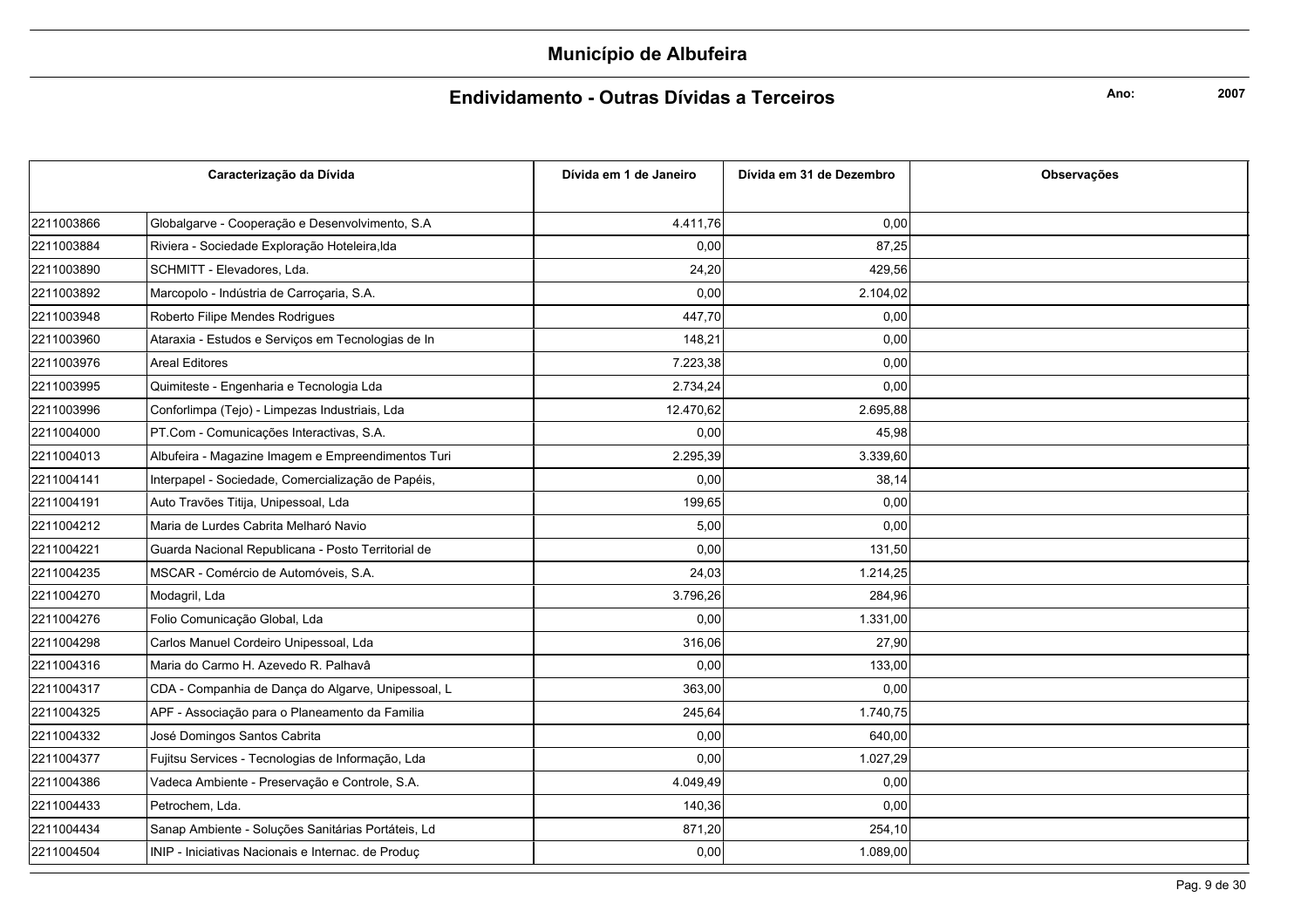### Endividamento - Outras Dívidas a Terceiros

Ano:

|            | Caracterização da Dívida                           | Dívida em 1 de Janeiro | Dívida em 31 de Dezembro | Observações |
|------------|----------------------------------------------------|------------------------|--------------------------|-------------|
|            |                                                    |                        |                          |             |
| 2211004517 | Domingos Manuel Ramalho Godinho                    | 89,66                  | 864,15                   |             |
| 2211004529 | Expoplus - Comércio e Indústria de Expositores - U | 0,00                   | 2.601,50                 |             |
| 2211004565 | Palfinger - Comércio e Aluguer de Máquinas, S.A.   | 1.704,75               | 0,00                     |             |
| 2211004589 | Algarservice - Serviços de Contabilidade, Catering | 2.500,40               | 0,00                     |             |
| 2211004649 | Capitania do Porto de Portimão                     | 0,00                   | 634,80                   |             |
| 2211004665 | VENDAP Loc, Aluguer e Venda de Equipamentos, Lda   | 0,00                   | 520,66                   |             |
| 2211004667 | Associação de Mulheres Contra a Violência          | 100,00                 | 0,00                     |             |
| 2211004698 | Nélson Filipe Rosendo Patricio                     | 0,00                   | 169,40                   |             |
| 2211004819 | Repsol Portuguesa, S.A.                            | 270,66                 | 206,76                   |             |
| 2211004881 | ENA - Sistemas de Telecomunicações, S.A.           | 60,50                  | 1.355,20                 |             |
| 2211004890 | ASC Engenharia e Construção - António da Silva Cam | 301,65                 | 0,00                     |             |
| 2211004891 | Mendes & Faustino, Lda                             | 0,00                   | 216,47                   |             |
| 2211004916 | Matgarden, Lda                                     | 508,20                 | 388,05                   |             |
| 2211004929 | Agroleico - Laboratório de Analises Químicas e Bac | 5.118,46               | 0,00                     |             |
| 2211004930 | Espaço Brinca Material Didáctico, Lda              | 4.578,06               | 6.021,53                 |             |
| 2211004932 | CESPA Portugal, S.A.                               | 670,34                 | 3.520,68                 |             |
| 2211004933 | Ana Aleixo                                         | 0,00                   | 1.040,60                 |             |
| 2211004964 | Pitney Bowes Portugal, Sociedade Unipessoal, Lda   | 1.203,79               | 0,00                     |             |
| 2211004994 | TecnoSPIE, SA                                      | 8.105,27               | 0,00                     |             |
| 2211004998 | Areia Rio - Central de Abast. de Areias Limpas do  | 1.639,80               | 435,06                   |             |
| 2211005001 | Comité Português para a UNICEF                     | 0,00                   | 1.390,50                 |             |
| 2211005022 | SportsAlbuera Unipessoal, Lda                      | 2.500,00               | 0,00                     |             |
| 2211005131 | Santa Eulália Empreendimentos Imobiliários Hotelar | 175,00                 | 0,00                     |             |
| 2211005133 | Algarvolt - Instalações Eléctricas e de Telecomuni | 0,00                   | 3.794,41                 |             |
| 2211005141 | José Mário da Luz Figueiredo                       | 28,00                  | 0,00                     |             |
| 2211005152 | Antonio Dias Rodrigues                             | 0,00                   | 11,04                    |             |
| 2211005156 | Astratec - Electricidade e Iluminação Técnica, Lda | 5.241,72               | 0,00                     |             |
| 2211005157 | Cenfic - Centro de Formação Prof. da Ind. a Const. | 0,00                   | 484,00                   |             |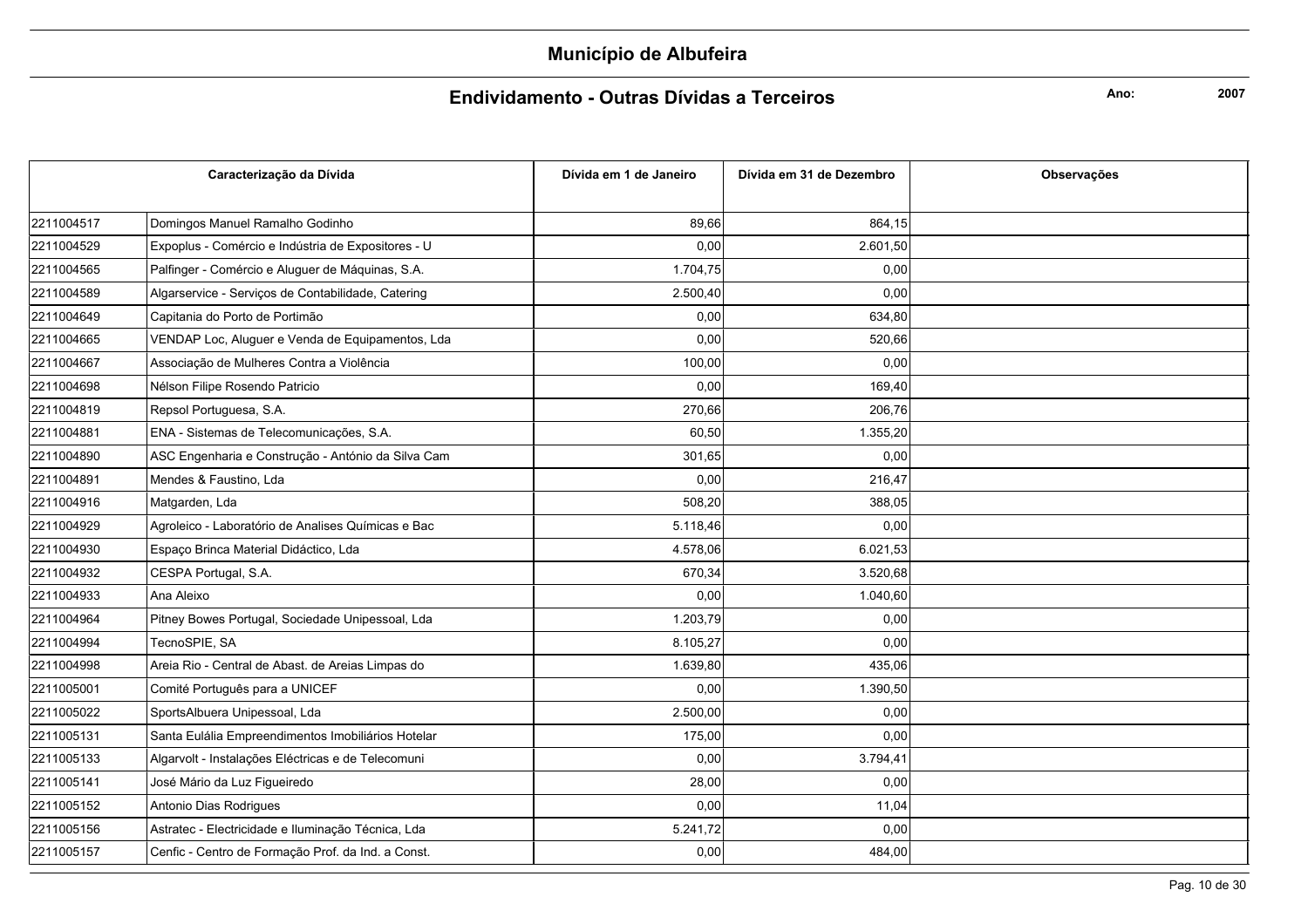### Endividamento - Outras Dívidas a Terceiros

Ano:

| Caracterização da Dívida |                                                    | Dívida em 1 de Janeiro | Dívida em 31 de Dezembro | <b>Observações</b> |
|--------------------------|----------------------------------------------------|------------------------|--------------------------|--------------------|
|                          |                                                    |                        |                          |                    |
| 2211005174               | Star Viagens e Turismo, S.A.                       | 0,00                   | 513,42                   |                    |
| 2211005195               | V. M. Queiroz, Lda.                                | 0,00                   | 183,46                   |                    |
| 2211005214               | Copicanola - Sociedade de Equipamentos de Escritór | 416,76                 | 0,00                     |                    |
| 2211005221               | Telecert - Certificações Técnicas, Lda             | 0,00                   | 223,90                   |                    |
| 2211005234               | EDC - Empresa de Divulgação Cultural, S.A          | 1.008,74               | 0,00                     |                    |
| 2211005305               | Kebrostress - Organização de Eventos Desportivos e | 3.327,50               | 0,00                     |                    |
| 2211005309               | Lacoarte - Industria e Comércio de Cerâmica, Lda   | 299,48                 | 2.722,50                 |                    |
| 2211005315               | Restarting - Formação e animação cultural, Lda     | 6.025,80               | 0,00                     |                    |
| 2211005363               | Manuel Casimiro, Lda                               | 781,05                 | 427,90                   |                    |
| 2211005367               | Solercine - Projectos e Equipamentos Cinematográfi | 1.497,11               | 0,00                     |                    |
| 2211005381               | Viga D' Ouro - Construções, Lda                    | 4.779,50               | 0,00                     |                    |
| 2211005404               | F. Sousa Neto, Unipessoal, Lda.                    | 8.469,70               | 0,00                     |                    |
| 2211005427               | Clube Bicross de Portimão                          | 0,00                   | 1.535,00                 |                    |
| 2211005430               | Littlehampton - Escola de Línguas, Lda             | 11.688,89              | 0,00                     |                    |
| 2211005432               | Bichinho do Conto                                  | 205,70                 | 0,00                     |                    |
| 2211005441               | Plastiferro - Comércio e Instalação de Materiais,  | 0,00                   | 690,92                   |                    |
| 2211005443               | Teatro Zéphyro, Associação                         | 2.000,00               | 0,00                     |                    |
| 2211005466               | Verlag Dashöfer - Edições Profissionais, Unip. Lda | 0,00                   | 62,22                    |                    |
| 2211005583               | Mestres Publicidade, Lda.                          | 1.282,60               | 3.196,82                 |                    |
| 2211005593               | Associação Protectora dos Diabéticos de Portugal   | 392,40                 | 0,00                     |                    |
| 2211005616               | TecnoSPIE, S.A.                                    | 12.805,31              | 17.079,15                |                    |
| 2211005656               | Olimpia & José Ferreira, Lda.                      | 214,45                 | 0,00                     |                    |
| 2211005660               | Vida Económica Editorial, S.A.                     | 70,02                  | 0,00                     |                    |
| 2211005664               | Eduardo Manuel P. Jacinto                          | 302,50                 | 302,50                   |                    |
| 2211005665               | Ana Isabel Gonçalves Vieira do Vale                | 584,25                 | 0,00                     |                    |
| 2211005667               | Albumov - Transporte de Mercadorias, Lda           | 121,00                 | 0,00                     |                    |
| 2211005668               | QPLUS - Quadros Eléctricos, Lda                    | 163,35                 | 0,00                     |                    |
| 2211005669               | CUF - Quimicos Industriais, S.A.                   | 1.236,62               | 0,00                     |                    |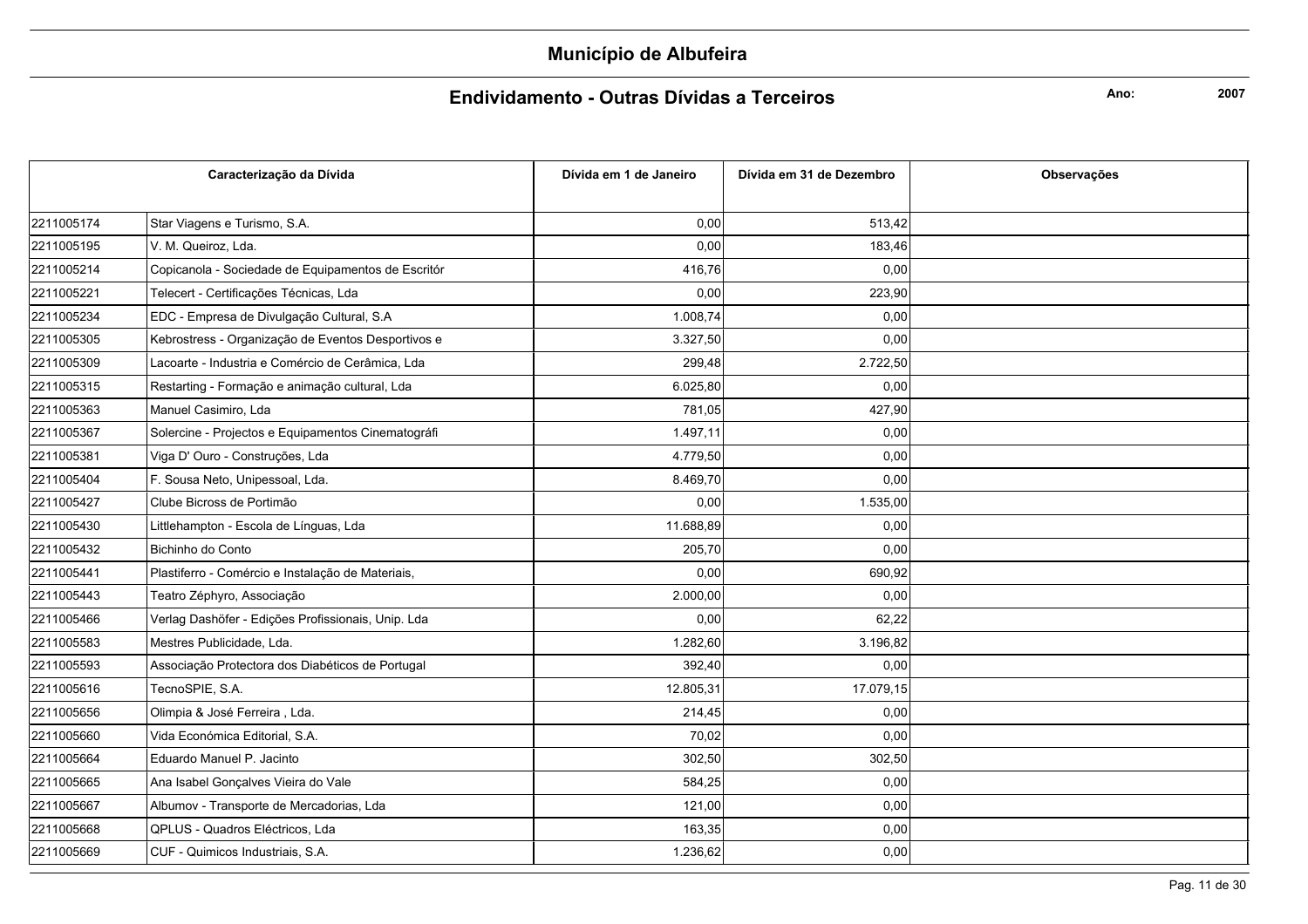#### Endividamento - Outras Dívidas a Terceiros

Ano:

|            | Caracterização da Dívida                           | Dívida em 1 de Janeiro | Dívida em 31 de Dezembro | <b>Observações</b> |
|------------|----------------------------------------------------|------------------------|--------------------------|--------------------|
|            |                                                    |                        |                          |                    |
| 2211005683 | Cristina Maria Proença Padez                       | 186,02                 | 0,00                     |                    |
| 2211005684 | Rui Matias Lima                                    | 117,55                 | 0,00                     |                    |
| 2211005687 | Maria Helena Cadete                                | 30,60                  | 0,00                     |                    |
| 2211005690 | Fátima Xarepe                                      | 119,61                 | 0,00                     |                    |
| 2211005694 | Rádio Algarve Stars                                | 377,52                 | 314,60                   |                    |
| 2211005695 | Interecycling - Sociedade de Reciclagem, S.A.      | 1.195,33               | 0,00                     |                    |
| 2211005696 | Miriam Lelia Palacios                              | 423,50                 | 0,00                     |                    |
| 2211005710 | Governadoria Clubes Rotários Distrito 1960         | 5.808,00               | 0,00                     |                    |
| 2211005711 | Miguel Custódio Cavaco                             | 24.057,60              | 25.401,60                |                    |
| 2211005712 | António C. Lopes                                   | 25,41                  | 0,00                     |                    |
| 2211005715 | EDP - Serviço Universal, S.A.                      | 0,00                   | 11.085,41                |                    |
| 2211005725 | Libertur - Const. Turist. e Hotelei. Lda           | 1.330,00               | 0,00                     |                    |
| 2211005727 | Psimaneira, Lda.                                   | 280,00                 | 0,00                     |                    |
| 2211005728 | Lauret, Silva e Brilha, Lda                        | 972,84                 | 0,00                     |                    |
| 2211005766 | ad-verbum - Serviços de Tradução e Interpretação,  | 2.873,75               | 0,00                     |                    |
| 2211005768 | Tele Larm - Transmissão de Sinais, Lda.            | 72,60                  | 0,00                     |                    |
| 2211005774 | Impress T - Produtos para Impressão e Papelaria, L | 0,00                   | 704,71                   |                    |
| 2211005790 | Dimas de Melo Pimenta - Europa, Sistemas de Ponto  | 79,52                  | 0,00                     |                    |
| 2211005861 | Herdeiros de Agostinho Manuel Cabrita Guerreiro    | 0,00                   | 250,00                   |                    |
| 2211005876 | Ilhas em Festa. Lda                                | 0,00                   | 1.391,50                 |                    |
| 2211005957 | APCER - Associação Portuguesa de Certificação, Lda | 0,00                   | 1.452,00                 |                    |
| 2211005973 | Cision Portugal - Distribuição de Informação Geral | 0,00                   | 423,50                   |                    |
| 2211006056 | Maria Helena Pinto                                 | 0,00                   | 247,79                   |                    |
| 2211006063 | Compudata - Produtos para Informática, Lda         | 0,00                   | 297,06                   |                    |
| 2211006070 | Sol - Assoc. Apoio às Crianças Infect. pelo Vírus  | 0,00                   | 100,00                   |                    |
| 2211006071 | Civis - Associação para o Aprofundamento da Cidada | 0,00                   | 120,00                   |                    |
| 2211006073 | RS - Rádio Seixal, Lda.                            | 0,00                   | 605,00                   |                    |
| 2211006081 | A.M.A.R. Unipessoal, Lda                           | 0,00                   | 253,00                   |                    |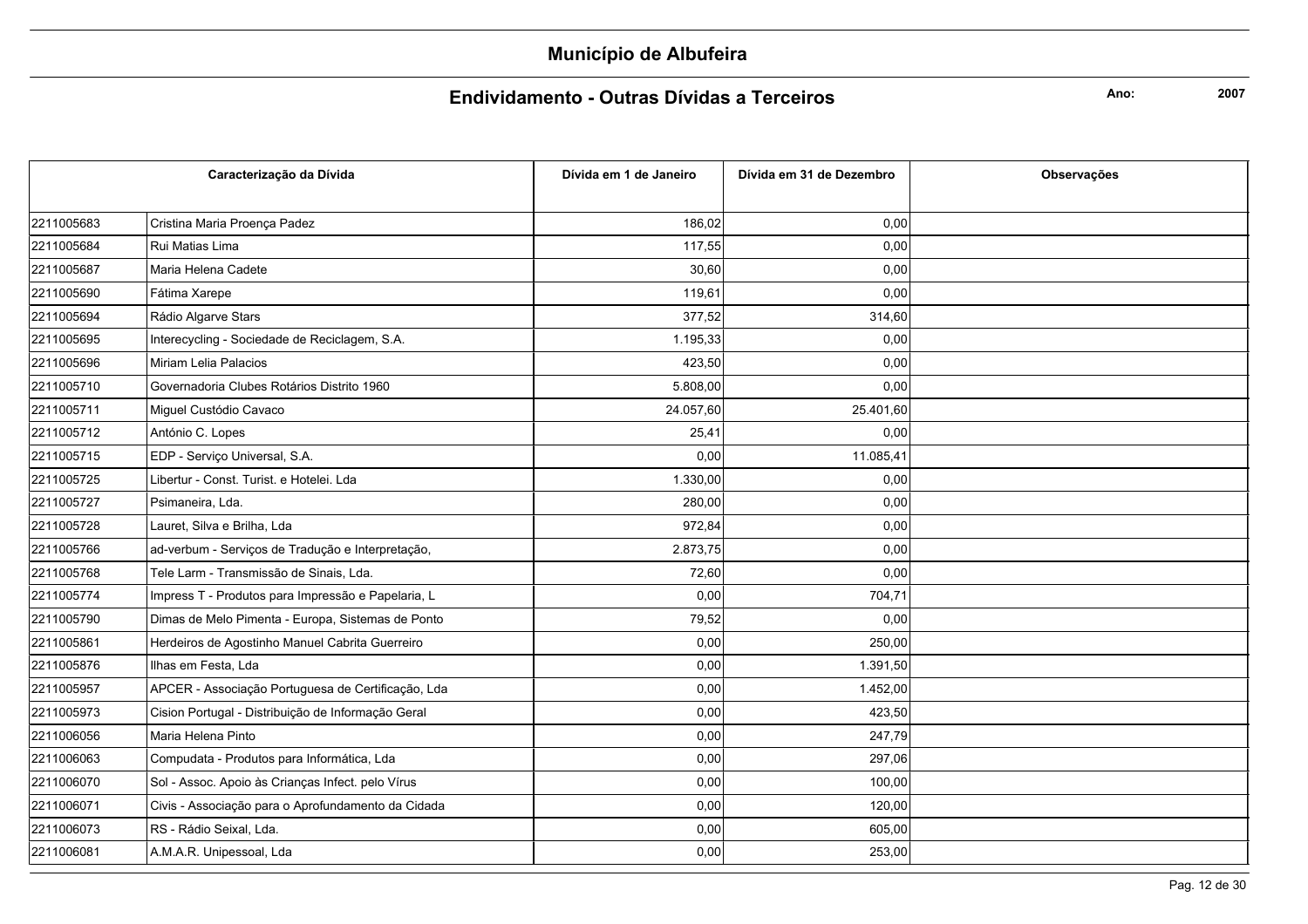#### Endividamento - Outras Dívidas a Terceiros

Ano:

|            | Caracterização da Dívida                           | Dívida em 1 de Janeiro | Dívida em 31 de Dezembro | <b>Observações</b> |
|------------|----------------------------------------------------|------------------------|--------------------------|--------------------|
|            |                                                    |                        |                          |                    |
| 2211006108 | Pedro Ricardo da Silva Miranda                     | 0,00                   | 968,00                   |                    |
| 2211006123 | O Sol é essencial, S.A.                            | 0,00                   | 2.904,00                 |                    |
| 2211006169 | Bráulio da Graça Correia                           | 0,00                   | 84,70                    |                    |
| 2211006187 | Carlos A. Marques Design - Atelier de Comunicação  | 0,00                   | 1.452,00                 |                    |
| 2211006191 | Vale Paraíso - Materiais de Construção, Unipessoal | 0,00                   | 152,20                   |                    |
| 2211006232 | Caetano Auto, S.A.                                 | 0,00                   | 6.174,22                 |                    |
| 2211006238 | Rádio Racal - Empresa de Radiodifusão e Informação | 0,00                   | 515,94                   |                    |
| 2211006270 | Chalé dos Sabores - Soc. Rest., Lda.               | 0,00                   | 414,00                   |                    |
| 2211006271 | Segurdecor - Serviços, Colocação de Portas e Autom | 0,00                   | 3.073,40                 |                    |
| 2211006318 | António Agostinho Sesinando Martins                | 0,00                   | 2.420,00                 |                    |
| 2211006332 | Armando Barreira Unipessoal, Lda                   | 0,00                   | 29.113,00                |                    |
| 2211006357 | Prieto - Equipamentos Industriais, Lda             | 0,00                   | 1.831,24                 |                    |
| 2211006401 | Joaquim & Pires, Lda.                              | 0,00                   | 40,00                    |                    |
| 2211006402 | Dream Wave, Lda                                    | 0,00                   | 363,00                   |                    |
| 2211006403 | João Jacinto Tomé, S.A.                            | 0,00                   | 3.000,80                 |                    |
| 2211006410 | Unibetão - Indústiras de Betão Preparado, S.A.     | 0,00                   | 325,39                   |                    |
| 2211006411 | Listartour - Viagens e Turismo                     | 0,00                   | 600,00                   |                    |
| 2211006416 | Associação Cultural Truta                          | 0,00                   | 103,81                   |                    |
| 2211006424 | Liga dos Amigos da Poesia                          | 0,00                   | 1.125,00                 |                    |
| 2211006431 | Vanessa Alexandra Oliveira Saldanha Parreira       | 0,00                   | 1.936,00                 |                    |
| 2211006450 | Rui Virgínia                                       | 0,00                   | 1.449,19                 |                    |
| 2211006458 | Associação dos Cozinheiros e Pasteleiros do Algarv | 0,00                   | 1.890,00                 |                    |
| 2211006461 | Flôr do Sol - Artigos de Jardins, Lda              | 0,00                   | 1.984,49                 |                    |
| 2211006484 | Ler Histórias - Associação de actividades cientifi | 0,00                   | 20,00                    |                    |
| 2211006492 | Fundação do Gil                                    | 0,00                   | 290,40                   |                    |
| 2211006516 | AGIR - Associação para a Investigação e Desenvolvi | 0,00                   | 100,00                   |                    |
| 2211006517 | Xistarca Promoção e Publicações Desportivas        | 0,00                   | 585,60                   |                    |
| 2211006533 | Furtado e Gonçalves, Lda                           | 0,00                   | 1.694,00                 |                    |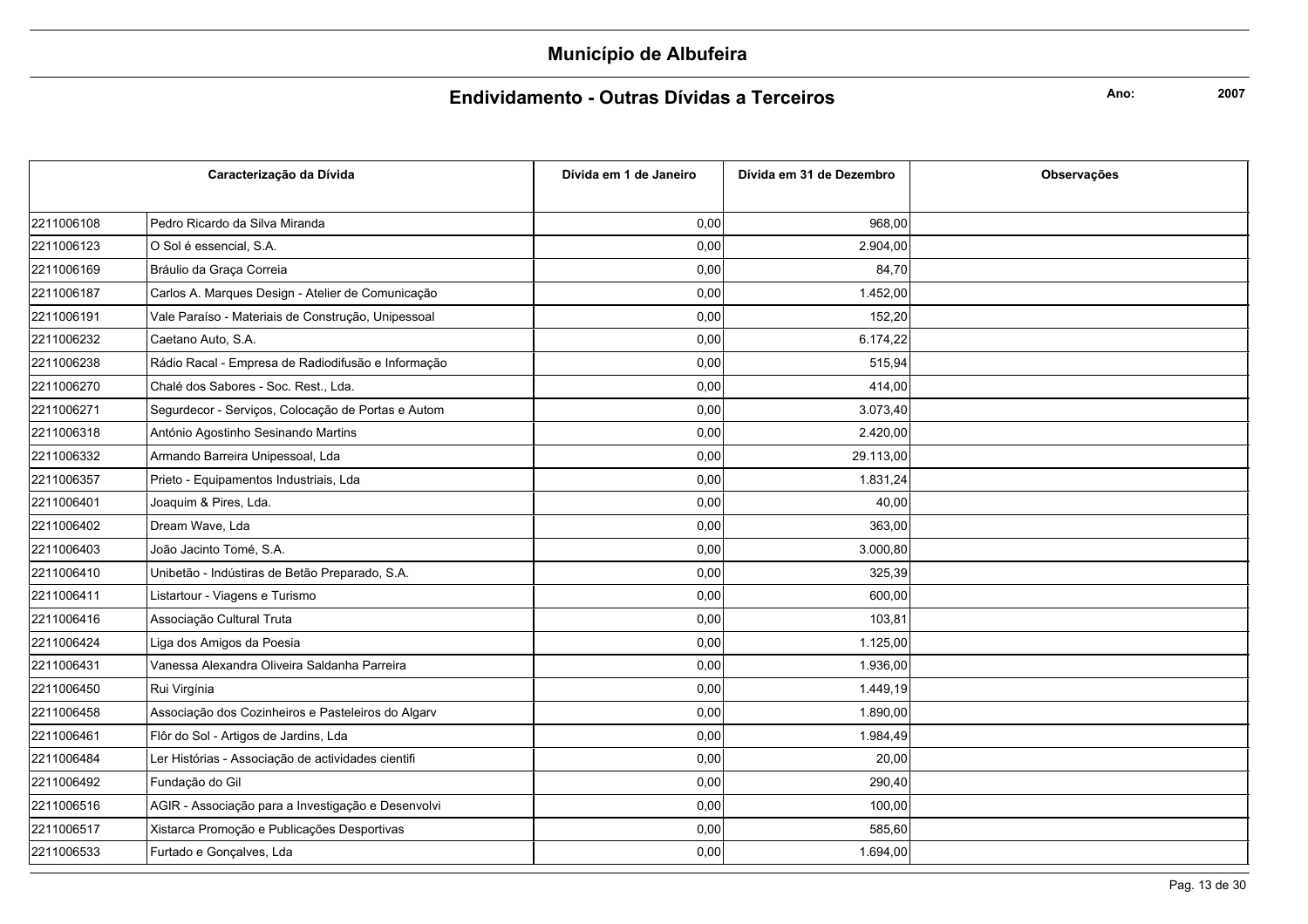### Endividamento - Outras Dívidas a Terceiros

Ano:

|            | Caracterização da Dívida                           | Dívida em 1 de Janeiro | Dívida em 31 de Dezembro | Observações |
|------------|----------------------------------------------------|------------------------|--------------------------|-------------|
| 2211006545 | Copos & Lazer - Bar e Restauração, Lda             | 0,00                   | 2.474,00                 |             |
| 2211006548 | Carlos Saraiva IV Hotéis - Exploração Turística, S | 0,00                   | 2.835,00                 |             |
| 2211006549 | Geocivil, Engenharia e Geologia, Unipessoal, Lda.  | 0,00                   | 1.210,00                 |             |
|            |                                                    |                        |                          |             |
| 2211006571 | Junta de Freguesia de Santa Maria                  | 0,00                   | 40,00                    |             |
| 2211006578 | Pedro Bizarro                                      | 0,00                   | 740,00                   |             |
| 2211006611 | Império Noctivago, Lda                             | 0,00                   | 1.500,00                 |             |
| 2211006689 | Associação Barmen do Algarve                       | 0,00                   | 3.025,00                 |             |
| 2211006696 | Silchoro - Gestão Turistica e Hoteleira, Lda       | 0,00                   | 330,00                   |             |
| 2211006697 | MARINARECREIO - Actividades de Restauração, S.A.   | 0,00                   | 420,00                   |             |
| 2211006698 | Maria Encarnação Gordinho Teodósio Gonçalves       | 0,00                   | 724,10                   |             |
| 2211006716 | Securitas Systems II, S.A.                         | 0,00                   | 37,66                    |             |
| 2211006717 | Fapromo - Promoção de Serviços Publicitários, Lda. | 0,00                   | 302,50                   |             |
| 2211006727 | Massa Insolvente Tipografia Nabão, Lda             | 0,00                   | 67,57                    |             |
| 2212001017 | Planner & Proceltha, S.L.                          | 0,00                   | 4.220,21                 |             |
| 2212001711 | Antonio Gómez Espina                               | 0,00                   | 417,60                   |             |
| 2212001854 | Faro de Vigo S.A - Jornal Decano da Imprensa Espan | 0,00                   | 1.067,22                 |             |
| 2212002408 | Fira Internacional de Barcelona                    | 235,40                 | 1.065,72                 |             |
| 2212005526 | Fundación Edex                                     | 692,04                 | 889,60                   |             |
| 2212005651 | BP SB - Tankstelle Wilhelm Schäfer                 | 41,25                  | 0,00                     |             |
| 2212005652 | Verkehrsbüro Hotellerie GmgH                       | 90,00                  | 0,00                     |             |
| 2212005653 | RYANAIR.COM                                        | 63,49                  | 0,00                     |             |
| 2212006405 | Sevilla Hook, S.L.                                 | 0,00                   | 13.400,49                |             |
| 2212006610 | Rias Baixas Comunicación, S.A.                     | 0,00                   | 475,00                   |             |
|            | Total de Rúbrica de Balanço                        | 891.482,46             | 556.036,88               |             |
| 2281000023 | Rui & Eduardo, Lda                                 | 0,00                   | 13.219,81                |             |
| 2281004930 | Espaço Brinca Material Didáctico, Lda              | 0,00                   | 2.700,48                 |             |
| 2281005715 | EDP - Serviço Universal, S.A.                      | 0,00                   | 23.350,07                |             |
|            | Total de Rúbrica de Balanço                        | 0,00                   | 39.270,36                |             |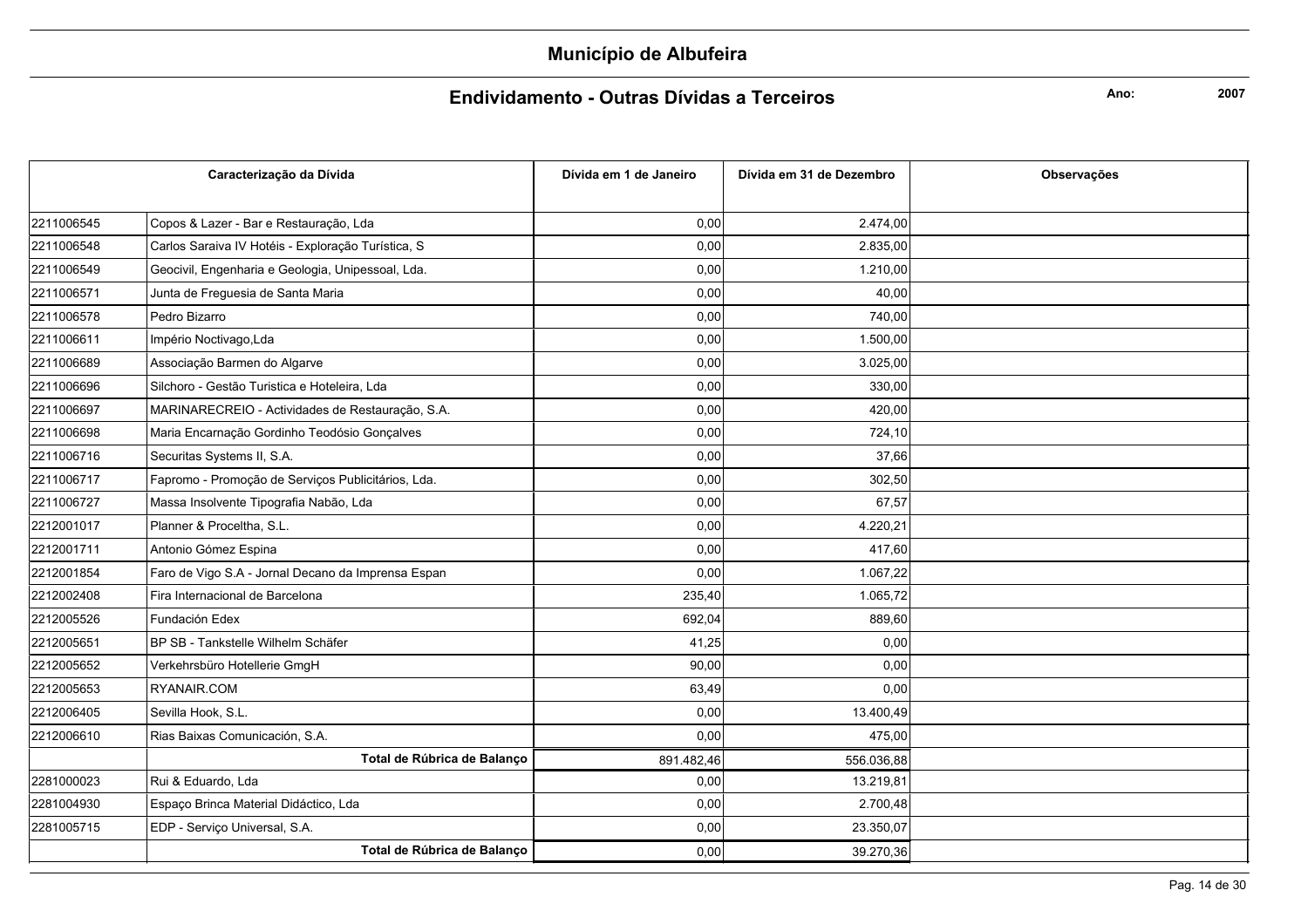### Endividamento - Outras Dívidas a Terceiros

Ano:

| Caracterização da Dívida |                                                    | Dívida em 1 de Janeiro | Dívida em 31 de Dezembro | Observações |
|--------------------------|----------------------------------------------------|------------------------|--------------------------|-------------|
|                          |                                                    |                        |                          |             |
| 2421                     | <b>Trabalho Dependente</b>                         | 86.009,00              | 93.170,00                |             |
| 2422                     | Trabalho Independente                              | 5.555,19               | 12.370,34                |             |
| 2424                     | Prediais                                           | 693,01                 | 3.064,91                 |             |
|                          | Total de Rúbrica de Balanco                        | 92.257,20              | 108.605,25               |             |
| 24412011                 | Aquisição Onerosa ou por Doação (01.1.0.0.)        | 38,71                  | 8,80                     |             |
| 2441208                  | Escritos Quaisquer Contratos (08.0.0.0.)           | 1.065,00               | 1.150,00                 |             |
| 24412101                 | Garantias Inferiores a 1 ano (10.1.0.0.)           | 0,00                   | 2,28                     |             |
| 24412102                 | Garantias Iguas ou superiores a 1 ano (10.2.0.0.)  | 9,31                   | 17.25                    |             |
| 24412103                 | Gar. s/prazo ou prz = ou sup. a 5 anos (10.3.0.0.) | 133,05                 | 946,56                   |             |
| 244121232                | Licenças Outros Estabelecimentos (12.3.2.0.)       | 50,00                  | 50,00                    |             |
| 244121251                | Outras Lic. c/tx. ou emolumentos (12.5.1.0.)       | 753,01                 | 487,56                   |             |
| 244121252                | Outras Lic. s/tx. ou emolumentos (12.5.2.0.)       | 177,00                 | 216,00                   |             |
| 2441218                  | Precatórios ou Mandados (18.0.0.0.)                | 3,00                   | 9,39                     |             |
| 244321                   | DGRF-Partes Cartas Caçador e Renovações            | 3,49                   | 7,85                     |             |
| 244322                   | DGRF-Parte Licença p/Exercicio na Caça             | 58,14                  | 58,13                    |             |
| 2443242                  | DGRF-Impressos para Licenças de Caça               | 2,70                   | 1,75                     |             |
| 24441                    | Fundo de Pensões Espírito Santo Multireforma       | 0,00                   | 21,70                    |             |
|                          | Total de Rúbrica de Balanço                        | 2.293,41               | 2.977,27                 |             |
| 2451                     | ADSE-Assist.Doença Funcionários Públicos           | 8.391,30               | 13.012,93                |             |
| 2452                     | Caixa Geral Aposentações - CGD                     | 83.361,67              | 84.886,33                |             |
| 2453                     | Centro Regional Segurança Social (CRSS)            | 19.351,00              | 21.745,72                |             |
| 2455                     | Caixa Geral de Aposentações - CGA 0,5%             | 3.593,10               | 18.397,92                |             |
| 24563                    | Encargos da Entidade - CRSS                        | 0,00                   | 9.750,57                 |             |
|                          | Total de Rúbrica de Balanco                        | 114.697,07             | 147.793,47               |             |
| 26111000009              | Construções Marques & Guedes, Lda.                 | 744,56                 | 0,00                     |             |
| 26111000023              | Rui & Eduardo, Lda                                 | 2.953,80               | 0,00                     |             |
| 26111000042              | Dite Móveis - Diamantino e Teresa, Lda.            | 1.199,20               | 730,77                   |             |
| 26111000057              | Logicamente - Ag. de Publicidade e Marketing, Lda. | 6.019,75               | 0,00                     |             |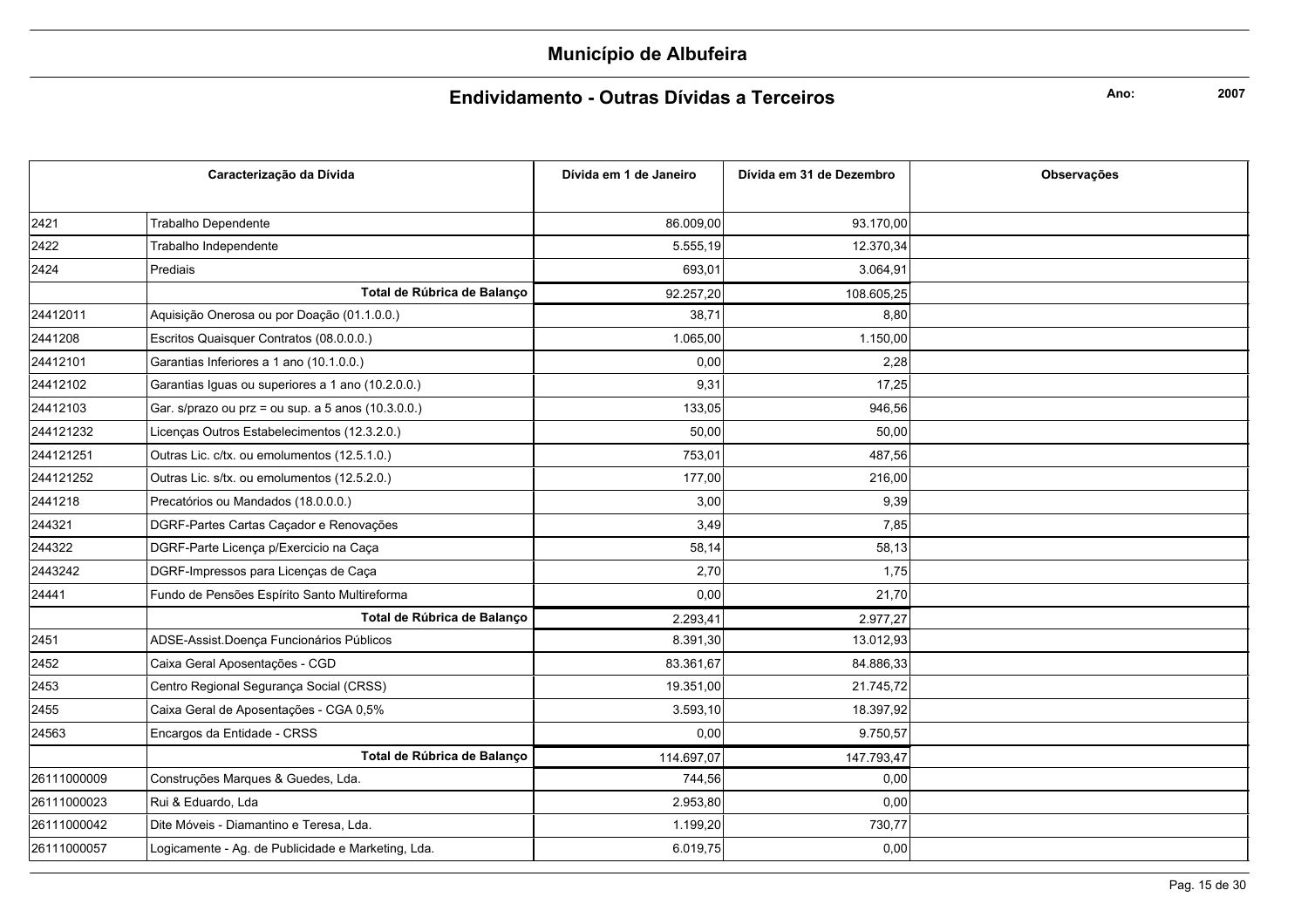### Endividamento - Outras Dívidas a Terceiros

Ano:

| Caracterização da Dívida |                                                    | Dívida em 1 de Janeiro | Dívida em 31 de Dezembro | <b>Observacões</b> |
|--------------------------|----------------------------------------------------|------------------------|--------------------------|--------------------|
|                          |                                                    |                        |                          |                    |
| 26111000124              | Florêncio Augusto Chagas, S.A.                     | 0,00                   | 4.018,65                 |                    |
| 26111000133              | Montalgarve - Materiais e Equipamentos Indústriais | 0,00                   | 25.152,19                |                    |
| 26111000137              | Prospectiva - Projectos, Serviços, Estudos, Lda    | 70.984,68              | 61.481,60                |                    |
| 26111000157              | Mendes & Irmãos, Lda.                              | 0,00                   | 24.276,79                |                    |
| 26111000169              | Bejalar - Louças e Vidros de Sebastião & Filhos, L | 310,73                 | 0,00                     |                    |
| 26111000190              | Patrilar - Manuel Patrício Alves                   | 527,50                 | 0,00                     |                    |
| 26111000214              | EDP - Distribuição Energia, S.A.                   | 1.698,60               | 0,00                     |                    |
| 26111000245              | Publisoft - Informatica e Formação, Ida            | 99,66                  | 64,03                    |                    |
| 26111000273              | Sopinal - Fábrica de Equipamentos Urbanos e Metalú | 0,00                   | 10.527,00                |                    |
| 26111000295              | Oficina Aberta - Montagens e Manutenção Industria  | 6.805,04               | 0,00                     |                    |
| 26111000322              | Schindler - Ascensores e Escadas Rolantes, S.A.    | 0,00                   | 6.594,50                 |                    |
| 26111000345              | Datinfor - Informática, Serviços e Estudos, Lda.   | 0,00                   | 88.066,45                |                    |
| 26111000429              | Beltrão Coelho (Algarve) Equipamentos de Escritóri | 0,00                   | 5.477,73                 |                    |
| 26111000454              | Albufogo - Mat. Inc. Prot. Unipessoal, Lda         | 7.951,44               | 0,00                     |                    |
| 26111000496              | Eurico José Laranjo Granja                         | 11.093,89              | 0,00                     |                    |
| 26111000543              | Eyssa - Tesis Tecnologia de Sistemas Electrónicos  | 4.026,92               | 0,00                     |                    |
| 26111000555              | Redecor Algarve - Revest. e Imperm., Lda.          | 1.452,00               | 0,00                     |                    |
| 26111000599              | Ultra Imagem - Centro de Publicidade e Marketing,  | 0,00                   | 629,20                   |                    |
| 26111000793              | Geotest - Consultores Geotécnicos e Estruturais, L | 3.959,12               | 0,00                     |                    |
| 26111000820              | Tecnilab Portugal, S.A.                            | 0,00                   | 12.659,67                |                    |
| 26111000847              | Unicofa - Coop. Abast. de Produtos Alimentares, C. | 1.230,48               | 9,34                     |                    |
| 26111000852              | Rexel - Distribuicao de Material Electrico, S.A.   | 6.573,42               | 0,00                     |                    |
| 26111000987              | Larus - Artigos para Construção e Equipamento, Lda | 0,00                   | 3.092,69                 |                    |
| 26111001057              | Visual Forma Formação e Progam. c/ Novas Técnologi | 8.627,30               | 0,00                     |                    |
| 26111001129              | Nextiraone Portugal, Lda                           | 0,00                   | 702,53                   |                    |
| 26111001146              | Águasistemas - Produtos e Serviços para Água e Amb | 45.618,94              | 0,00                     |                    |
| 26111001758              | Livraria Bertrand - Soc. Comércio Livreiro         | 0,00                   | 39,60                    |                    |
| 26111001765              | PolisAlbufeira-Soc. p/o Des. do Programa Polis em  | 0,00                   | 25.316,83                |                    |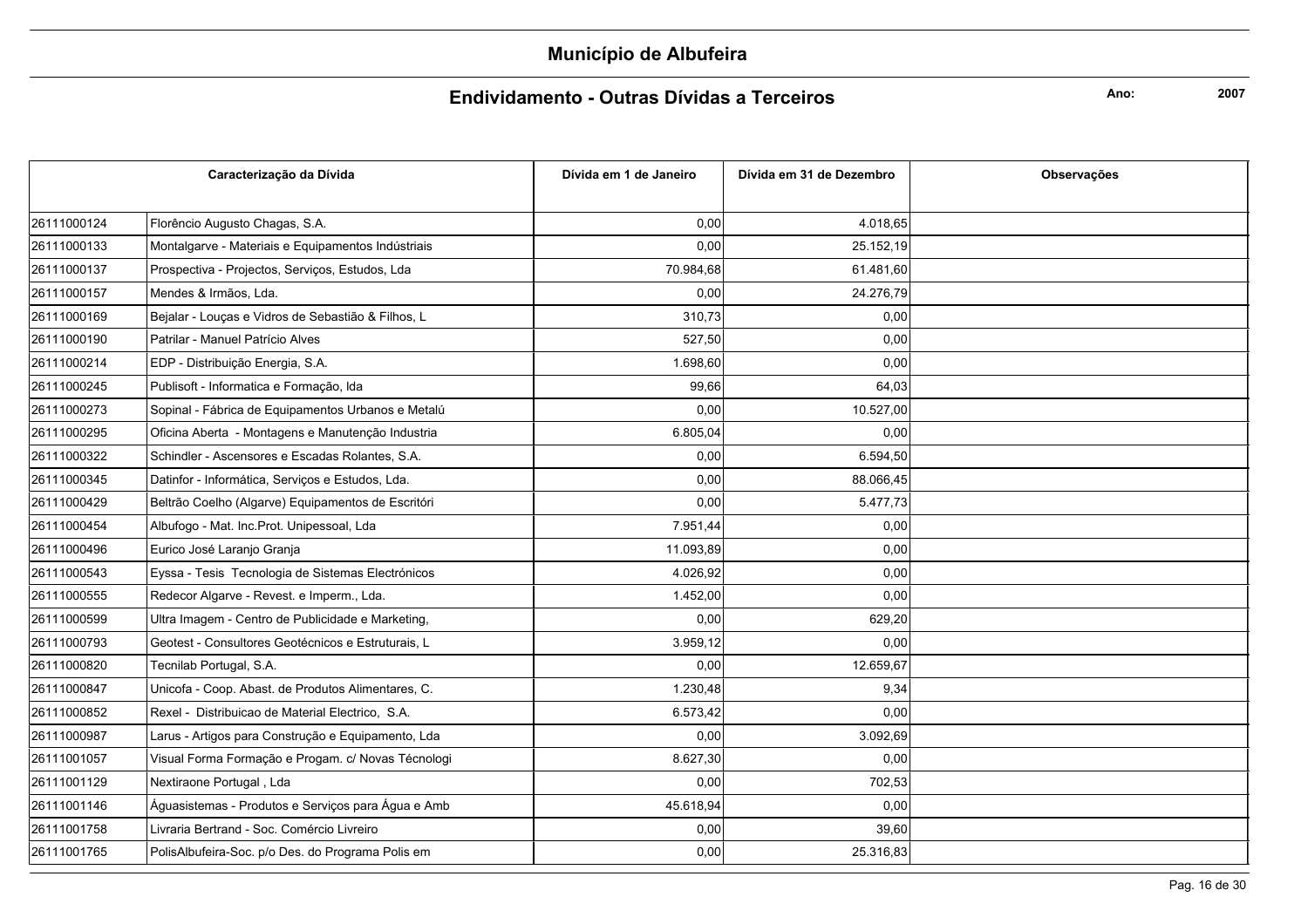### Endividamento - Outras Dívidas a Terceiros

Ano:

|             | Caracterização da Dívida                           | Dívida em 1 de Janeiro | Dívida em 31 de Dezembro | <b>Observacões</b> |
|-------------|----------------------------------------------------|------------------------|--------------------------|--------------------|
|             |                                                    |                        |                          |                    |
| 26111001776 | Alfredo Moreira da Silva & Filhos, Lda.            | 0,00                   | 15.909,73                |                    |
| 26111001848 | Eurotubo - Soc. Materiais para Construção Civil, L | 0,00                   | 6.034,09                 |                    |
| 26111002254 | CME - Construção e Manutenção e Electromecânica, S | 0,00                   | 7.775,42                 |                    |
| 26111002449 | Almultirep - Representação de Máquinas e Equipamen | 0,00                   | 5.691,84                 |                    |
| 26111002730 | Previgarb, Lda.                                    | 0,00                   | 423,50                   |                    |
| 26111002805 | Antonio Bizarro & Bento Lda.                       | 411,48                 | 0,00                     |                    |
| 26111002854 | Plástiferro-Comércio de Materiais, Lda             | 347,31                 | 0,00                     |                    |
| 26111002939 | A.Milne Carmo, SA                                  | 2.722,50               | 0,00                     |                    |
| 26111003015 | Fersan - A.J. Ferreira dos Santos, Lda             | 211,75                 | 0,00                     |                    |
| 26111003017 | METALOALGOZ - Caixilharia de Aluminios e Serralhar | 0,00                   | 1.827,10                 |                    |
| 26111003047 | KTEMA - Projectos, Lda.                            | 0,00                   | 18.439,91                |                    |
| 26111003185 | Top - Informática, Lda,                            | 726.00                 | 0.00                     |                    |
| 26111003267 | Vasco da Cunha - Estudos e Projectos (Lisboa), S.A | 0,00                   | 2.541,00                 |                    |
| 26111003278 | Prismalux - Iluminação, Lda                        | 894,04                 | 0,00                     |                    |
| 26111003400 | Psicrómetro-Engenharia e Aquitectura, SA           | 943,80                 | 1.881,55                 |                    |
| 26111003592 | Nautilus - Industria e Comércio de Mobiliário, S.A | 13.539,39              | 6.888,35                 |                    |
| 26111003664 | Electro Requetim - Distribuição de Material Eléctr | 3.832,01               | 0,00                     |                    |
| 26111003677 | Estereofoto - GeoEngenharia, S.A.                  | 882,09                 | 0.00                     |                    |
| 26111003735 | PROGITAPE-Projectos de Arquitectura, Planeamento e | 0,00                   | 8.240,10                 |                    |
| 26111003835 | EnerMeter - Sistemas de Medição, Lda               | 62.042,75              | 0,00                     |                    |
| 26111003948 | Roberto Filipe Mendes Rodrigues                    | 617,10                 | 3.878,05                 |                    |
| 26111004013 | Albufeira - Magazine Imagem e Empreendimentos Turi | 10.285,00              | 0,00                     |                    |
| 26111004209 | Francisco J. B. Barradas, Unipessoal, Lda          | 0,00                   | 406,56                   |                    |
| 26111004237 | Irmãos Silvas, S.A.                                | 0,00                   | 12.709,33                |                    |
| 26111004359 | Handy Space, Lda                                   | 0,00                   | 2.367,98                 |                    |
| 26111004536 | Catarino & Carvalho, Lda                           | 13.192,86              | 0,00                     |                    |
| 26111004856 | Bento, Rodrigues e Filhos, Lda                     | 0,00                   | 6.594,50                 |                    |
| 26111004890 | ASC Engenharia e Construção - António da Silva Cam | 0,00                   | 430,36                   |                    |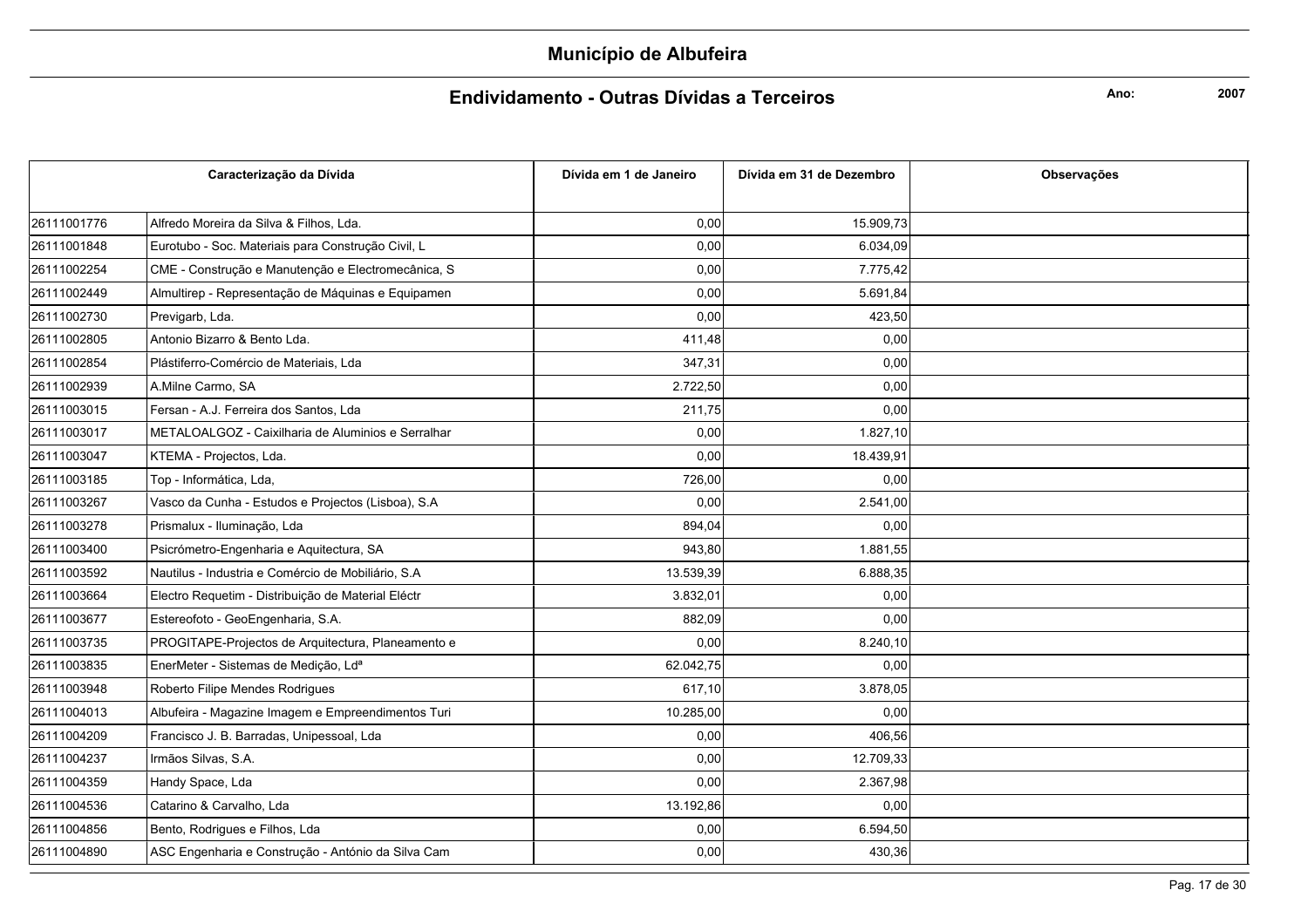### Endividamento - Outras Dívidas a Terceiros

Ano:

|             | Caracterização da Dívida                           | Dívida em 1 de Janeiro | Dívida em 31 de Dezembro | <b>Observações</b> |
|-------------|----------------------------------------------------|------------------------|--------------------------|--------------------|
|             |                                                    |                        |                          |                    |
| 26111005195 | V. M. Queiroz, Lda.                                | 0,00                   | 48.347,49                |                    |
| 26111005309 | Lacoarte - Industria e Comércio de Cerâmica. Lda   | 6.606,60               | 3.327.50                 |                    |
| 26111005370 | S.N.S.V. - Sociedade Nacional de Sinalização Verti | 0,00                   | 72.587,90                |                    |
| 26111005395 | Metacortex - Consultoria e Modelação de Recursos N | 0,00                   | 5.445,00                 |                    |
| 26111005441 | Plastiferro - Comércio e Instalação de Materiais,  | 0,00                   | 5.318,31                 |                    |
| 26111005469 | Aluminense - Transformação Aluminios, Lda.         | 9.680,00               | 0,00                     |                    |
| 26111005608 | Marina Editores, Lda                               | 1.245,14               | 0,00                     |                    |
| 26111005640 | HidroAmado - Instalações Especiais, Lda.           | 0,00                   | 1.361,42                 |                    |
| 26111005641 | Microsis, Microcomputadores e Sistemas, Lda.       | 35.883,55              | 0,00                     |                    |
| 26111005698 | LASI Electrónica, Lda                              | 28.683,41              | 5.277,29                 |                    |
| 26111005712 | António C. Lopes                                   | 1.527,79               | 0,00                     |                    |
| 26111005719 | Regaflor - Paisagismo e Ambiente, Lda.             | 0,00                   | 14.597,40                |                    |
| 26111006002 | J.M. Agostinho, Pavimentos e Revestimentos, Lda.   | 0,00                   | 266,20                   |                    |
| 26111006055 | Indyr Portugal - Máquinas e Equipamentos, Lda      | 0,00                   | 22.350,92                |                    |
| 26111006187 | Carlos A. Marques Design - Atelier de Comunicação  | 0,00                   | 6.019,75                 |                    |
| 26111006191 | Vale Paraíso - Materiais de Construção, Unipessoal | 0,00                   | 55,89                    |                    |
| 26111006240 | José Matias D'Alvo & Irmão, Lda                    | 0,00                   | 10.587,50                |                    |
| 26111006280 | Jardimoura - Jardins e Construções, Lda.           | 0,00                   | 14.020,65                |                    |
| 26111006296 | Philsystec - Sistemas e Tecnologias de Electrónica | 0,00                   | 9.552,91                 |                    |
| 26111006316 | Construções Expresso, Lda                          | 0,00                   | 840,00                   |                    |
| 26111006369 | Hess Iluminação, Lda                               | 0,00                   | 8.293,82                 |                    |
| 26111006538 | Francisco António Ferreira Herdeiros, Lda          | 0,00                   | 5.561,32                 |                    |
| 26111006676 | City 21 - Mobiliário, S.A.                         | 0,00                   | 16.855,30                |                    |
|             | Total de Rúbrica de Balanço                        | 376.151,60             | 621.545,51               |                    |
| 26121000009 | Construções Marques & Guedes, Lda.                 | 27.391,40              | 5.191,07                 |                    |
| 26121000146 | Algarestradas - Const. Estradas e Obras Públicas,  | 92.719,76              | 0,00                     |                    |
| 26121000163 | Manuel Joaquim Pinto, SA                           | 0,00                   | 44.836,47                |                    |
| 26121000372 | Martins Gago & Filhos, Lda.                        | 1.748,52               | 5.124,00                 |                    |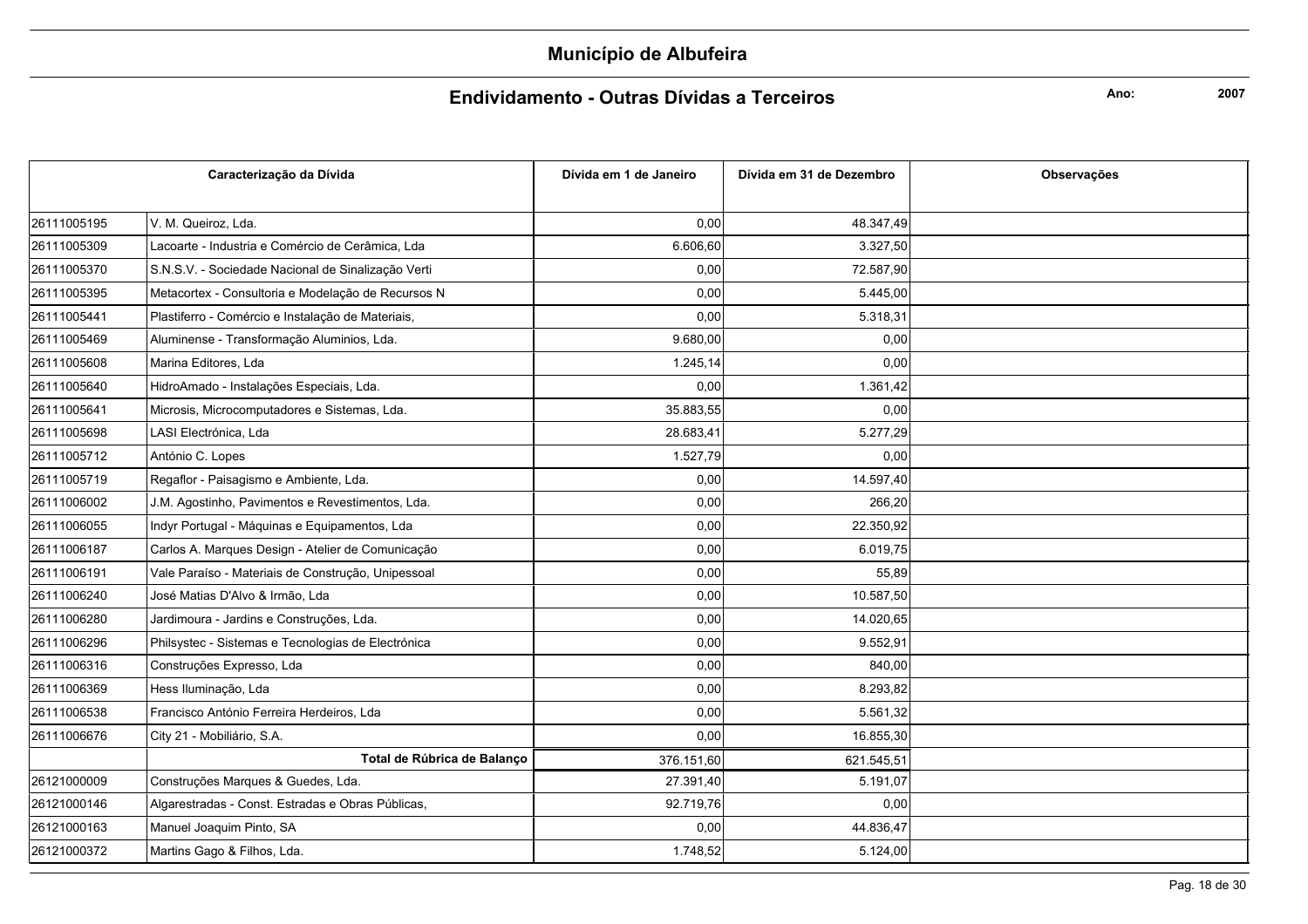### Endividamento - Outras Dívidas a Terceiros

Ano:

|             | Caracterização da Dívida                           | Dívida em 1 de Janeiro | Dívida em 31 de Dezembro | <b>Observações</b> |
|-------------|----------------------------------------------------|------------------------|--------------------------|--------------------|
|             |                                                    |                        |                          |                    |
| 26121001528 | Construtora Barão. Lda                             | 10.893.16              | 0.00                     |                    |
| 26121001533 | Brito & Silva, Lda.                                | 0.00                   | 101.181,59               |                    |
| 26121002616 | CONSDEP - Engenharia e Construção, S.A.            | 27.142,65              | 223.866,25               |                    |
| 26121003863 | Habigranja - Construções e Obras Públicas, Lda     | 7.147,15               | 0,00                     |                    |
| 26121003999 | Condop - Construção e Obras Públicas, S.A.         | 22.562,49              | 26.051,31                |                    |
| 26121004046 | Candeias & Silva. Lda.                             | 30.792,30              | 0,00                     |                    |
| 26121004155 | Bento & Barroso, Lda                               | 0,00                   | 4.488,75                 |                    |
| 26121004890 | ASC Engenharia e Construção - António da Silva Cam | 64.493,44              | 0,00                     |                    |
| 26121005616 | TecnoSPIE, S.A.                                    | 0,00                   | 136.762,38               |                    |
| 26121005999 | Xavieres, Lda.                                     | 0,00                   | 25.179,37                |                    |
| 26121006452 | Habixelb Construções, Lda                          | 0,00                   | 4.874,63                 |                    |
|             | Total de Rúbrica de Balanço                        | 284.890.87             | 577.555,82               |                    |
| 263201      | Sindicatos-STAL-Sind.Trab.Admn.Local               | 2.714,55               | 2.736,29                 |                    |
| 263202      | Sindicatos-SINTAP-Sind.Trab.Admn.Pública           | 184,09                 | 144,49                   |                    |
| 263203      | Sindicatos-Sind. Quad Técnicos Estado              | 68,00                  | 51,00                    |                    |
| 263205      | Sind.dos Trabalhadores Função Pública Sul e Açores | 31,57                  | 37,67                    |                    |
| 263206      | Sindicato Nacional da Industria e da Energia       | 4,80                   | 4,88                     |                    |
|             | Total de Rúbrica de Balanço                        | 3.003,01               | 2.974,33                 |                    |
| 26521       | DEPP - Cofre Previdência do MIn. Finanças          | 126,16                 | 104.61                   |                    |
| 2652206     | Juízos Cíveis de Lisboa 2º Juizo 2ª Secção         | 224,27                 | 227,64                   |                    |
| 2652211     | Tribunal Judicial de Albufeira 3º Juizo            | 255,39                 | 0,00                     |                    |
| 2652214     | Ana Cristina Augusta Ferreira                      | 49,88                  | 49,88                    |                    |
| 2652216     | Isabel da Conceição da Silva dos Santos            | 74,82                  | 0,00                     |                    |
| 2652218     | 5ª Vara Cível da Comarca de Lisboa 2ª Secção       | 156,13                 | 158,48                   |                    |
| 2652219     | Tribunal Judicial de Albufeira 2º Juízo            | 70,24                  | 89,86                    |                    |
| 2652225     | Tribunal Judicial de Albufeira 1º Juizo            | 561,21                 | 241,80                   |                    |
| 2652226     | Juízos Cíveis Lisboa 5º Juízo 1ª Secção            | 0.00                   | 45,53                    |                    |
| 2652230     | Juízos Cíveis de Lisboa 8º Juizo 1ª Secção         | 114,82                 | 116,54                   |                    |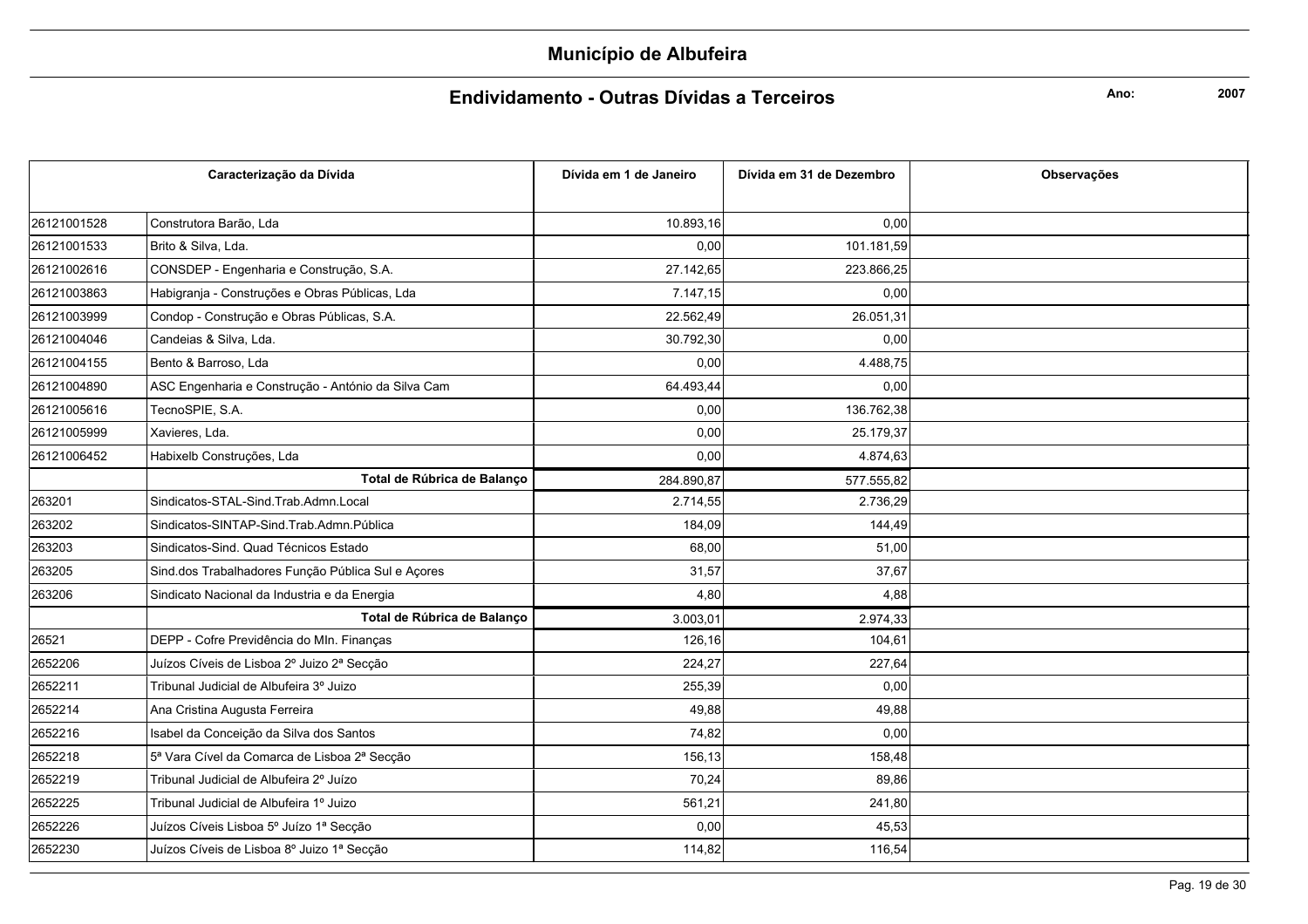### Endividamento - Outras Dívidas a Terceiros

Ano:

| Caracterização da Dívida |                                                    | Dívida em 1 de Janeiro | Dívida em 31 de Dezembro | Observações |
|--------------------------|----------------------------------------------------|------------------------|--------------------------|-------------|
|                          |                                                    |                        |                          |             |
| 2652241                  | Ana Paula V. Cabrita - Solicitadora de Execução    | 687,84                 | 855,43                   |             |
| 2652243                  | Manuel Vaz de São Payo - Solicitador de Execução   | 267,19                 | 150,00                   |             |
| 2652244                  | Paula Alves - Solicitadora de Execução             | 238,22                 | 0,00                     |             |
| 2652245                  | Angélica Maldonado - Solicitadora de Execução      | 93,01                  | 93,01                    |             |
| 2652247                  | 1.º Juízo Criminal de Lisboa 1.º Juízo - 1ª Secção | 106,77                 | 0,00                     |             |
| 2652248                  | Paula Rocha da Silva - Solicitadora de Execução    | 0,00                   | 241,80                   |             |
| 2652249                  | Ana Maria Adão - Solicitadora de Execução          | 419,17                 | 222,19                   |             |
| 2652250                  | Felisbela Rabaçal - Solicitadora de Execução       | 55,13                  | 205,85                   |             |
| 2652251                  | 6º Juízo Cível de Lisboa - 2º Secção               | 106,77                 | 0,00                     |             |
| 2652252                  | Rui Pedro da Silva - Solicitador de Execução       | 0,00                   | 501,02                   |             |
| 2652253                  | 2º Juízo Cível de Lisboa - 3ª Secção               | 0,00                   | 92,58                    |             |
| 2652256                  | Cristina Abade - Solicitadora de Execução          | 0,00                   | 108.37                   |             |
| 2652257                  | Maria de Jesus Dias - Solicitador de Execução      | 0,00                   | 136.14                   |             |
| 2652258                  | Dário Jesus Ferreira - Solicitador de Execução     | 0,00                   | 216,74                   |             |
| 2652260                  | Juízo Cível do Porto - 4º Juízo - 1.º Secção       | 0,00                   | 107,83                   |             |
| 2652261                  | Madalena Ralha - Solicitadora de Execução          | 0,00                   | 179,71                   |             |
| 2652262                  | Adriano da Silva Janeiro                           | 0,00                   | 142,86                   |             |
| 2652263                  | Tribunal Jud. Loulé - 3.º Juízo Competência Cível  | 0,00                   | 108.37                   |             |
| 2652264                  | Maria Isabel Filipe Raposo                         | 0,00                   | 74,82                    |             |
| 2652265                  | Francisco Duarte - Solicitador de Execução         | 0,00                   | 216,74                   |             |
| 2652266                  | Carla Mendes - Solicitadora de Execução            | 0,00                   | 107,83                   |             |
| 26523                    | DEPP - Cooperativa Trabalhadores da C.M.A.         | 3.213,00               | 3.928,00                 |             |
| 265241                   | DEPP- Ass. Técn. Administrativos Municipais        | 170,85                 | 152,76                   |             |
| 265242                   | DEPP- Ass. Nacional dos Topográfos                 | 14,98                  | 14,98                    |             |
| 265243                   | DEPP- Ass. Tec. Prof. Informação Consumo           | 2,49                   | 2,49                     |             |
| 265244                   | DEPP- Ass. Dipl. Curso Adm. Aut (ADICAA)           | 3,52                   | 0,00                     |             |
| 26525                    | DEPP- Descontos para a Cooperativa.                | 50,00                  | 0,00                     |             |
| 265262                   | José Luis Zambujo Isidro                           | 0,00                   | 129,61                   |             |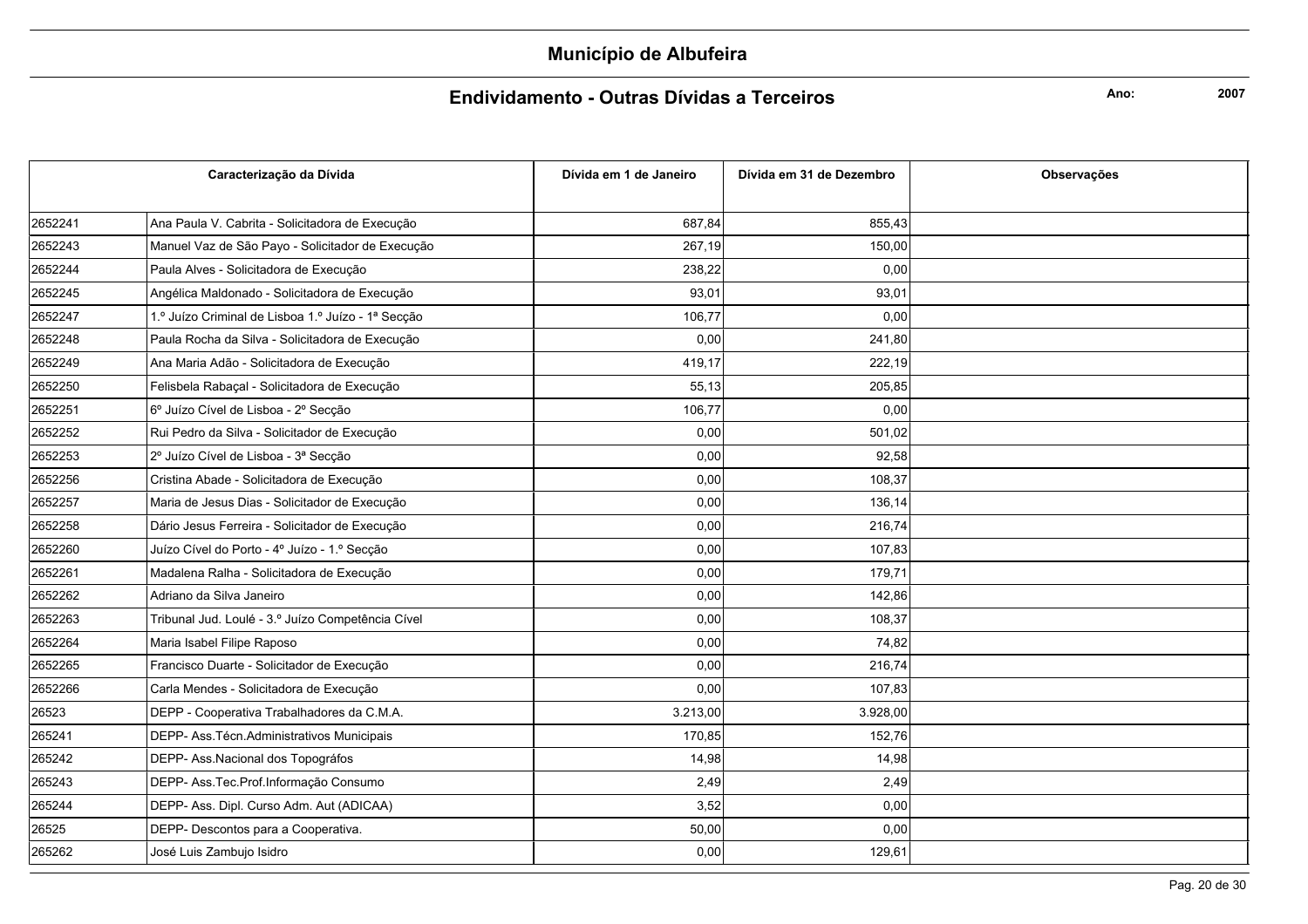#### Endividamento - Outras Dívidas a Terceiros

Ano:

|            | Caracterização da Dívida                           | Dívida em 1 de Janeiro | Dívida em 31 de Dezembro | <b>Observações</b> |
|------------|----------------------------------------------------|------------------------|--------------------------|--------------------|
|            |                                                    |                        |                          |                    |
| 265264     | Paula de Jesus Ferreira Pinto                      | 81,02                  | 82,23                    |                    |
| 265266     | Ana Maria dos Santos Quintas                       | 150,23                 | 152,48                   |                    |
| 265268     | Álvaro António Gouveia Pedro                       | 76,75                  | 0,00                     |                    |
| 265269     | Luis Gonzaga de Oliveira Vieira                    | 73,51                  | 74,61                    |                    |
| 265270     | José Manuel Guerreiro da Silva                     | 76,19                  | 0,00                     |                    |
| 265272     | Maria Manuela Guerreiro Leonor                     | 0,00                   | 74,61                    |                    |
| 265277     | Josélia Maria de Jesus Fernandes Horta             | 0,00                   | 146,49                   |                    |
| 265278     | João Alberto Martins Mogo                          | 0,00                   | 15,28                    |                    |
| 26527902   | Paula Cristina Aniceto Martins                     | 0,00                   | 82,23                    |                    |
| 26527903   | Victoria Maria Martins Garcia                      | 0,00                   | 89,86                    |                    |
| 26527904   | António José de Oliveira Gonçalves                 | 0,00                   | 435,87                   |                    |
| 26527906   | Sónia Maria Vieira Rocha de Azevedo                | 0,00                   | 120,90                   |                    |
| 265301     | VICTORIA - Seguros, S.A.                           | 0,00                   | 220,94                   |                    |
|            | Total de Rúbrica de Balanco                        | 7.519,56               | 10.518,97                |                    |
| 2660223    | CDT-Emolumentos por vistos Trib.Contas             | 7,48                   | 7,48                     |                    |
| 2660224    | CDT - PN - Emolumentos por Vistorias               | 543,69                 | 543,69                   |                    |
| 2660225    | CDT - PN - Custas Devidas Processos de Oposição    | 39,90                  | 39,90                    |                    |
| 2660923    | CDT- Inst. Cons. Natureza 10% Receita              | 6,46                   | 6,47                     |                    |
| 2660925    | CDT- Inst. Emp. Form. Prof. (IEFP)                 | 1.591,39               | 1.591,39                 |                    |
| 266092901  | CDT-Outros -Serviços de Estrangeiros e Fronteiras  | 0,00                   | 350,50                   |                    |
| 266092902  | CDT-Outros -Serviço Nac. Bombeiros e Protec. Civil | 0,00                   | 349,16                   |                    |
|            | Total de Rúbrica de Balanço                        | 2.188,92               | 2.888,59                 |                    |
| 2671001906 | Filipe Gonçalves Oliveira                          | 0,00                   | 850,00                   |                    |
| 2671004335 | Luís João Oliveira Pica                            | 180,00                 | 0,00                     |                    |
| 2671004772 | Mónica Cristina Vieira Agapito                     | 464,40                 | 0,00                     |                    |
| 2671004822 | António José Ferreira Lourenço                     | 986,85                 | 0,00                     |                    |
| 2671004824 | André João Marques Pedrosa                         | 464,40                 | 0,00                     |                    |
| 2671004829 | Nuno Alexandre da Silva Penisga                    | 464,40                 | 0,00                     |                    |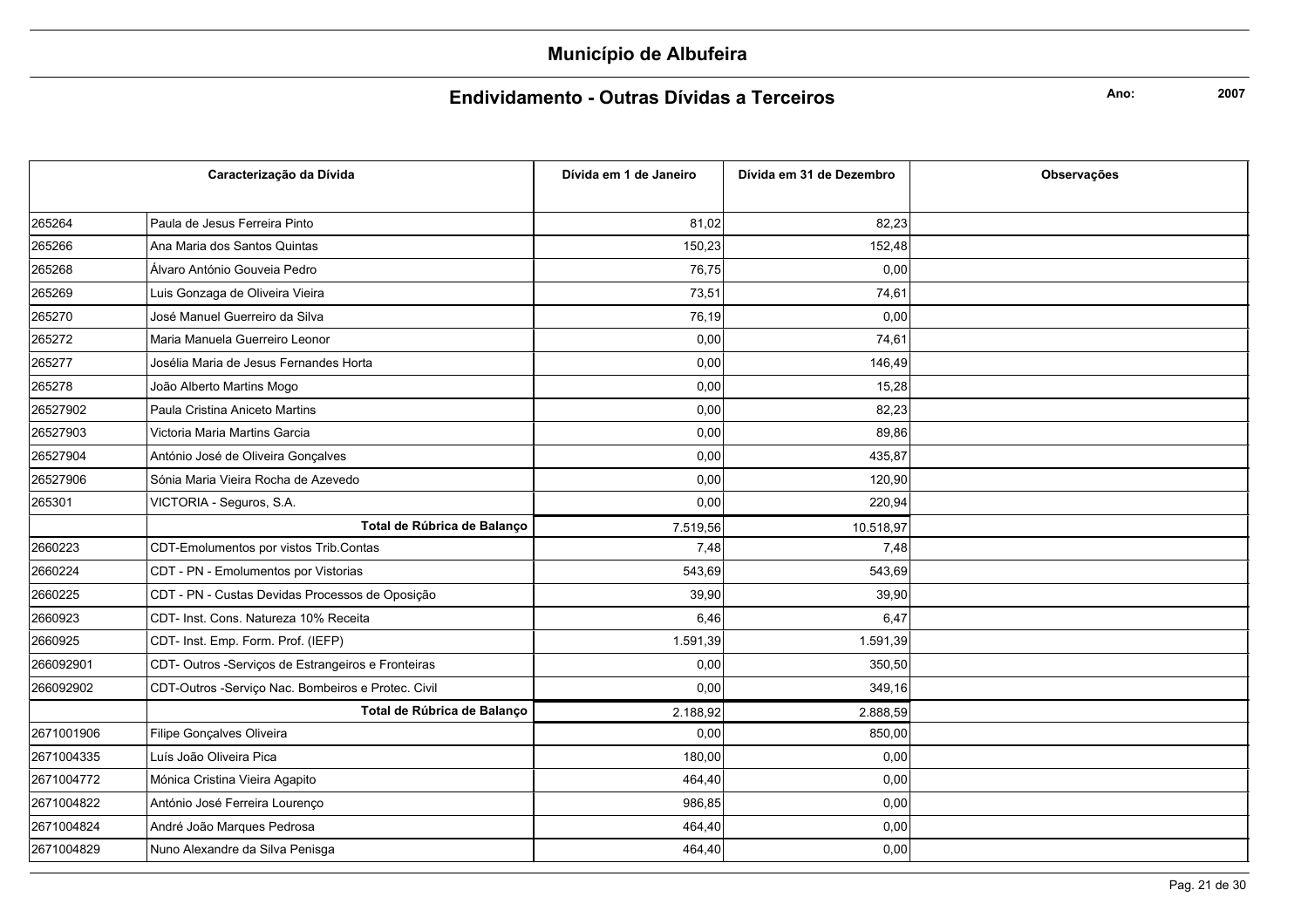### Endividamento - Outras Dívidas a Terceiros

Ano:

|              | Caracterização da Dívida                           | Dívida em 1 de Janeiro | Dívida em 31 de Dezembro | <b>Observações</b> |
|--------------|----------------------------------------------------|------------------------|--------------------------|--------------------|
|              |                                                    |                        |                          |                    |
| 2671004830   | Mónica Filipa Dâmaso Félix Coimbra                 | 464,40                 | 0,00                     |                    |
| 2671004831   | Inês Alexandra Alves Coelho                        | 580,50                 | 0,00                     |                    |
| 2671004832   | Rui Eduardo Marques Gandra dos Santos              | 0,00                   | 580,50                   |                    |
| 2671004835   | Nuno Miguel Silvestre Filipe                       | 464,40                 | 0,00                     |                    |
| 2671004903   | Telma da Conceição Guerreiro                       | 225,00                 | 0,00                     |                    |
| 2671005026   | Sílvia Luísa Pires da Costa Santos Conde           | 2.280,00               | 0,00                     |                    |
| 2671005202   | Filipe Jorge Conde                                 | 200,00                 | 0,00                     |                    |
| 2671005457   | Ivone Maria Silva Fortes                           | 580,50                 | 0,00                     |                    |
| 2671005458   | Anabela Mealha Alfarrobinha                        | 348,30                 | 0,00                     |                    |
| 2671005459   | Cinara Isabel Horta Martins                        | 348,30                 | 0,00                     |                    |
| 2671005460   | Nuno Filipe Rodrigues Gonçalves                    | 928,80                 | 0,00                     |                    |
| 2671005467   | Ricardo Jorge dos Santos Pinto                     | 0,00                   | 2.081,50                 |                    |
| 2671005532   | Nuno Miguel Paulino de Jesus Costa                 | 2.000,00               | 0,00                     |                    |
| 2671005536   | Sónia Maria Arrais Pereira                         | 250,00                 | 0,00                     |                    |
| 2671005594   | Valter Bruno Guerreiro Cabrita                     | 0,00                   | 250,00                   |                    |
| 2671005663   | Cláudia Casimiro Ferreira da Costa                 | 235,00                 | 0,00                     |                    |
| 2671005717   | José Leones Lima                                   | 0,00                   | 31,70                    |                    |
| 2671006045   | Luís Frade                                         | 0,00                   | 400,00                   |                    |
| 2671006392   | Francisco José da Conceição Grade                  | 0,00                   | 175,00                   |                    |
| 2671006425   | Pedro Miguel dos Santos Picaró Freitas Calçada     | 0,00                   | 2.584,56                 |                    |
| 2671006427   | Alvaro Landeiroto Antunes                          | 0,00                   | 300,00                   |                    |
| 2671006532   | Luís Filipe Mascarenhas Rosa                       | 0,00                   | 905,00                   |                    |
| 2671006618   | Luís Mendes                                        | 0,00                   | 300,00                   |                    |
| 2671006654   | Luís Miguel Duarte Filhó                           | 0,00                   | 200,00                   |                    |
| 2671006677   | Leonor Mendes Nobre de Sousa                       | 0,00                   | 1.700,00                 |                    |
|              | Total de Rúbrica de Balanço                        | 11.465,25              | 10.358,26                |                    |
| 268121       | Credores Diversos - Pagamentos Água em duplicado   | 394,06                 | 859,25                   |                    |
| 268122000101 | ABAE - Associação Bandeira Azul Europa/FEE Portuga | 0,00                   | 600,00                   |                    |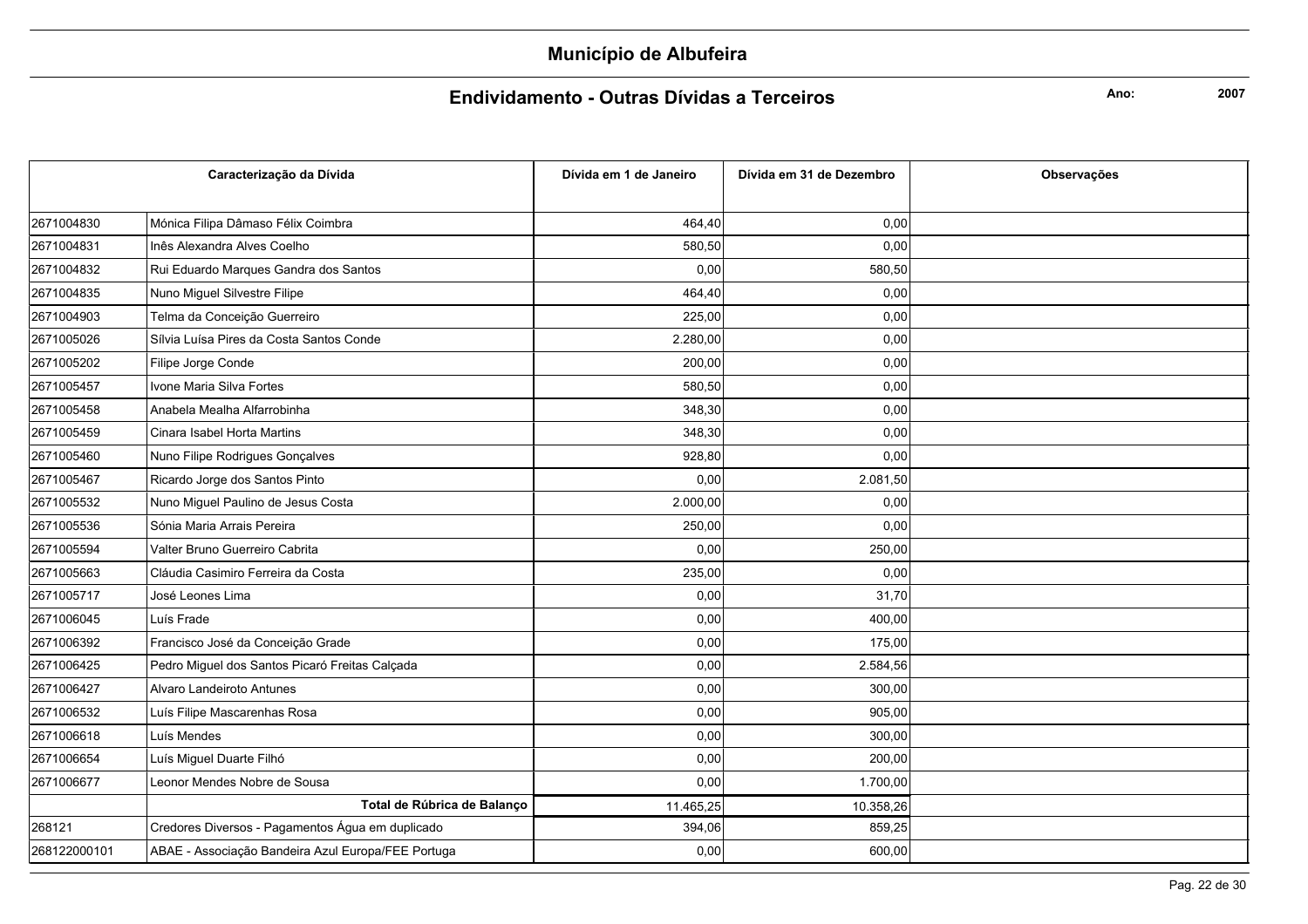### Endividamento - Outras Dívidas a Terceiros

Ano:

|              | Caracterização da Dívida                            | Dívida em 1 de Janeiro | Dívida em 31 de Dezembro | <b>Observações</b> |
|--------------|-----------------------------------------------------|------------------------|--------------------------|--------------------|
|              |                                                     |                        |                          |                    |
| 268122000144 | Cabral & Filhos, S.A.                               | 21.936,50              | 0,00                     |                    |
| 268122000214 | EDP - Distribuição Energia, S.A.                    | 0,00                   | 260,06                   |                    |
| 268122000222 | Caixa Crédito Agricola Mútuo Albufeira              | 3.972,17               | 0,00                     |                    |
| 268122000225 | Caixa Geral de Depósitos, SA                        | 323,64                 | 0,00                     |                    |
| 268122000367 | Banco Comercial Português, S.A, Soc. Aberta - Mill  | 28,00                  | 0,00                     |                    |
| 268122000712 | Conservatória Registos Centrais                     | 0,00                   | 9,00                     |                    |
| 268122000713 | Notário Privativo Município de Albufeira            | 0,00                   | 175,00                   |                    |
| 268122000789 | Banco Espírito Santo, S.A.                          | 59,32                  | 12,10                    |                    |
| 268122000997 | BANIF Banco Internacional do Funchal                | 0,00                   | 8,90                     |                    |
| 268122001161 | Tribunal de Contas - Direcção Geral                 | 0,00                   | 16.637,50                |                    |
| 268122001694 | Célia Martins Guerreiro                             | 0,00                   | 70,35                    |                    |
| 268122001803 | Maria Adélia Gonçalves Mota Cerejo                  | 0,00                   | 64,48                    |                    |
| 268122001944 | Nelsa Maria Varela Pinto                            | 35,55                  | 0,00                     |                    |
| 268122002361 | APHM - Associação Portuguesa de Habitação Municipal | 0,00                   | 1.000,00                 |                    |
| 268122003322 | Condomínio Edificio Atlantida                       | 39,05                  | 0,00                     |                    |
| 268122003442 | Tribunal Administrativo e Fiscal de Loulé           | 1.125,85               | 0,00                     |                    |
| 268122003881 | Ana Maria Rodrigues Luiz Rosa                       | 0,00                   | 60,45                    |                    |
| 268122003945 | Margarida Rosa Alho                                 | 0,00                   | 45,30                    |                    |
| 268122004057 | Cremilde Encarnação Caeiro Tendeiro Chicau          | 86,25                  | 0,00                     |                    |
| 268122004640 | Natália de Jesus Margarido de Oliveira              | 55,30                  | 60,45                    |                    |
| 268122004649 | Capitania do Porto de Portimão                      | 0,00                   | 25,52                    |                    |
| 268122005036 | Maria do Rosário Santos Martins                     | 149,29                 | 93,75                    |                    |
| 268122005075 | Maria Arminda Faria Jerónimo de Oliveira            | 58,45                  | 0,00                     |                    |
| 268122005125 | Maria dos Prazeres da Conceição Fernandes Falle de  | 28,28                  | 0,00                     |                    |
| 268122005353 | Vítor Manuel de Magalhães Soares Sizudo             | 0,00                   | 82,05                    |                    |
| 268122005362 | Benvinda Maria Félix Oliveira Rodrigues             | 54,64                  | 0,00                     |                    |
| 268122005398 | Maria de Fátima Sampaio Teixeira Silva Leocádio     | 95,25                  | 0,00                     |                    |
| 268122005399 | Mónica dos Santos Rodrigues                         | 35,55                  | 0,00                     |                    |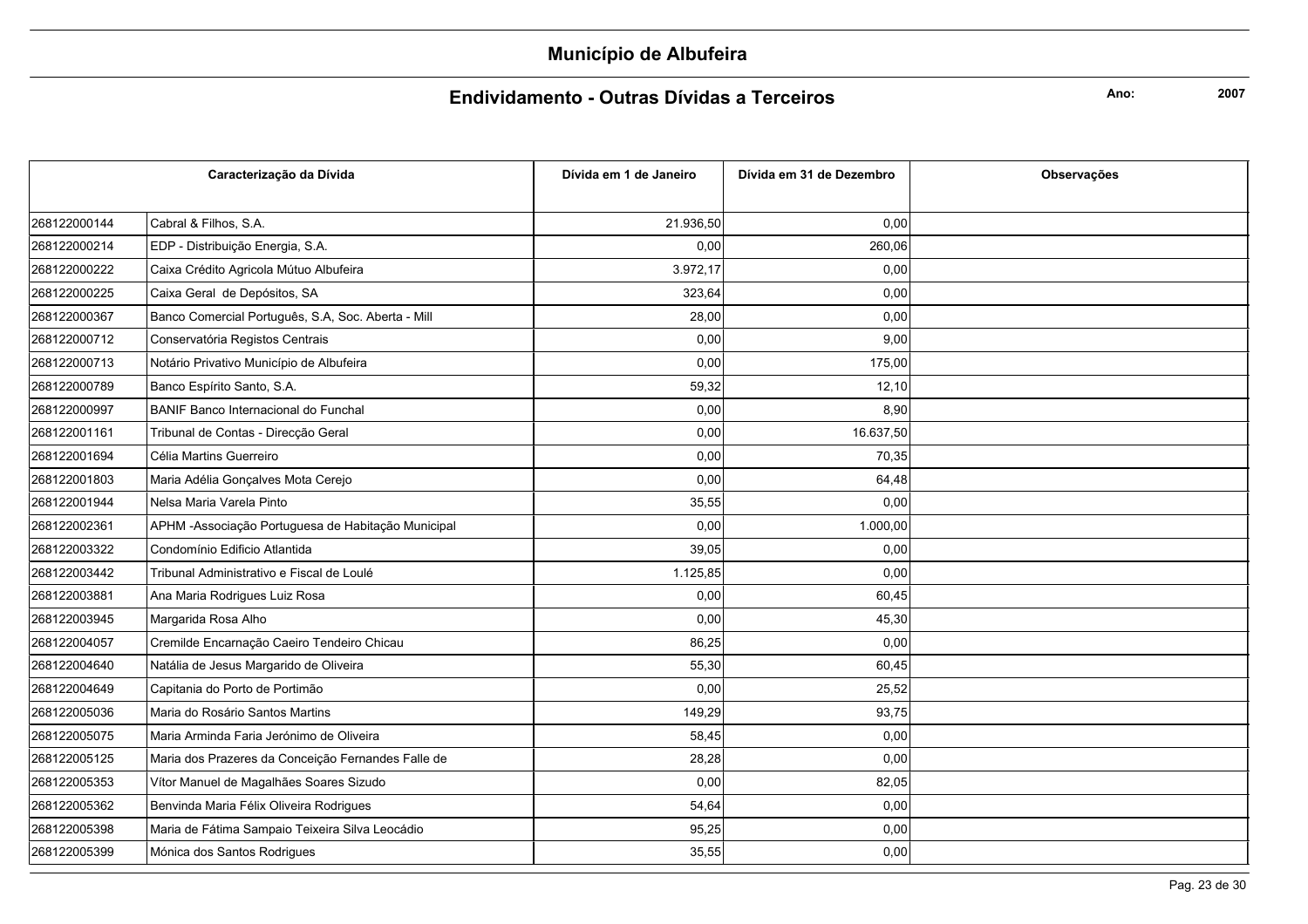### Endividamento - Outras Dívidas a Terceiros

Ano:

|              | Caracterização da Dívida                    | Dívida em 1 de Janeiro | Dívida em 31 de Dezembro | <b>Observações</b> |
|--------------|---------------------------------------------|------------------------|--------------------------|--------------------|
|              |                                             |                        |                          |                    |
| 268122005403 | Isabel da Encarnação Descalço Alfredo       | 82,55                  | 0,00                     |                    |
| 268122005421 | Maria Emília Guerra Rebelo Pires            | 46,35                  | 0,00                     |                    |
| 268122005422 | Maria Helena Costa Vicente Martins          | 82,65                  | 0,00                     |                    |
| 268122005423 | Maria Graciete da Conceição Martins Renda   | 80,85                  | 0,00                     |                    |
| 268122005474 | Paula Cristina Nunes Guerreiro              | 73,65                  | 0,00                     |                    |
| 268122005476 | Lina Maria Narciso Caeiro Oliveira          | 95,03                  | 0,00                     |                    |
| 268122005477 | Luisa Maria Guerreiro Bernardino            | 82,18                  | 0,00                     |                    |
| 268122005517 | Cláudia Sofia Simão Lareiro da Conceição    | 93,92                  | 0,00                     |                    |
| 268122005518 | Luís Miguel Ramos Graça                     | 55,30                  | 0,00                     |                    |
| 268122005523 | Carmen Patrícia Rocha Marrachinho           | 83,47                  | 0,00                     |                    |
| 268122005591 | Susana Cristina Santana de Abreu            | 23,35                  | 0,00                     |                    |
| 268122005715 | EDP - Serviço Universal, S.A.               | 0,00                   | 3,87                     |                    |
| 268122005927 | Maria Eduarda Pereira Henrique Flor         | 0,00                   | 119,63                   |                    |
| 268122005978 | Maria Nair Soares Ambrósio                  | 0,00                   | 74,85                    |                    |
| 268122005979 | Marguerite Moreira                          | 0,00                   | 75,45                    |                    |
| 268122006174 | Maria da Piedade Paula Antão                | 0,00                   | 86,54                    |                    |
| 268122006290 | Maria do Rosario Vieira Fraga               | 0,00                   | 69,86                    |                    |
| 268122006291 | Karen dos Reis Silveira Cardoso             | 0,00                   | 79,48                    |                    |
| 268122006292 | Maria Gabriela Ferreira Félix               | 0,00                   | 97,07                    |                    |
| 268122006293 | Ana da Conceição Correia Ramos              | 0,00                   | 105,76                   |                    |
| 268122006294 | Josselena de Fátima Machado                 | 0,00                   | 97,07                    |                    |
| 268122006300 | Guida Maria Rocha Ferreira                  | 0,00                   | 86,66                    |                    |
| 268122006301 | Carla Filipa Assis do Carmo                 | 0,00                   | 94,65                    |                    |
| 268122006302 | Maria Madalena Zeferino Domingos Mendes     | 0,00                   | 91,05                    |                    |
| 268122006303 | Maria Helena Mealha Renda Agostinho         | 0,00                   | 68,51                    |                    |
| 268122006304 | Anabela da Silva Bernardo                   | 0,00                   | 87,52                    |                    |
| 268122006305 | Isabel da Conceição Ramos Sampaio           | 0,00                   | 71,25                    |                    |
| 268122006308 | Maria Leonor da Conceição Martins Guerreiro | 0,00                   | 65,85                    |                    |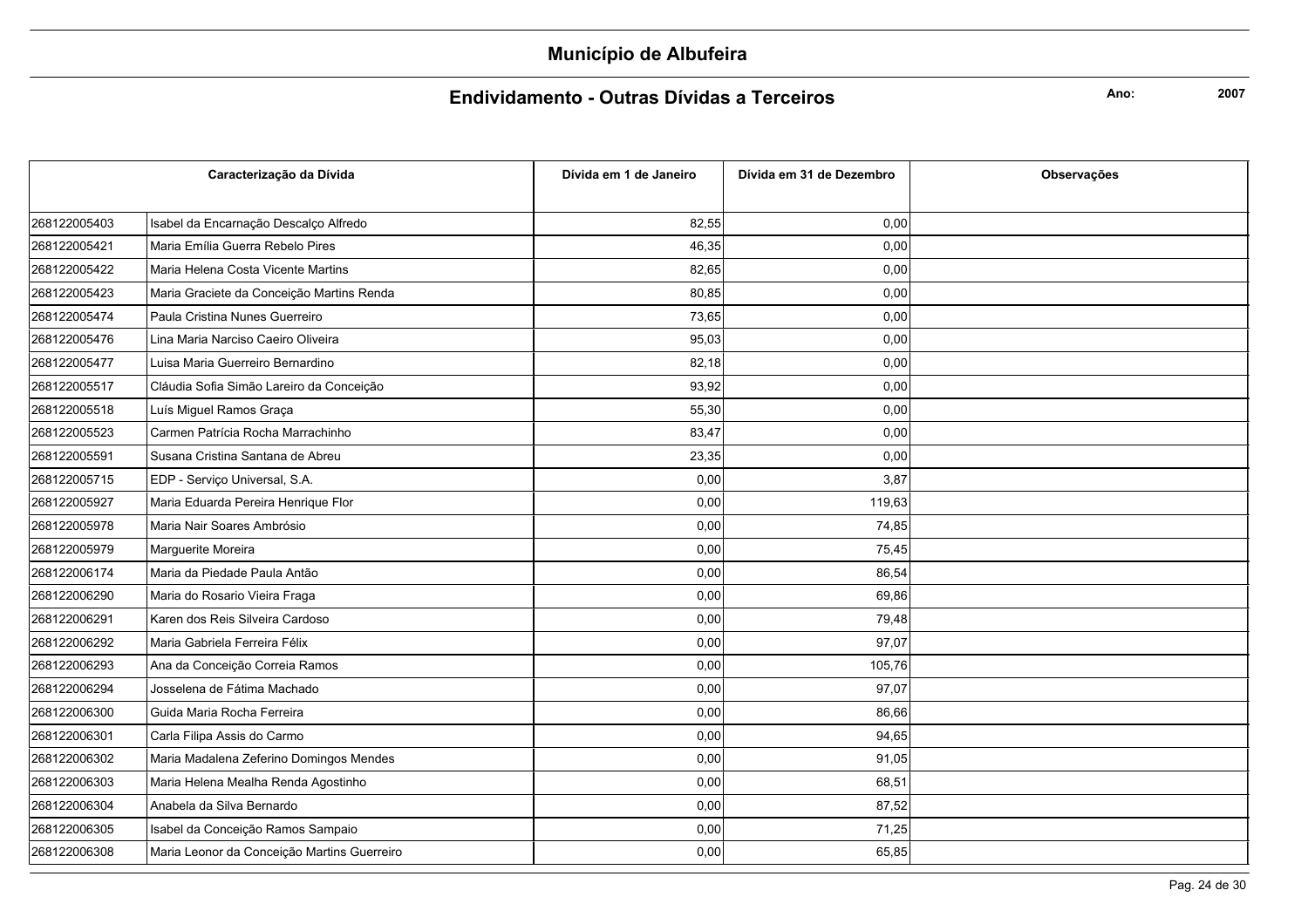#### Endividamento - Outras Dívidas a Terceiros

Ano:

| Caracterização da Dívida |                                                    | Dívida em 1 de Janeiro | Dívida em 31 de Dezembro | <b>Observações</b> |
|--------------------------|----------------------------------------------------|------------------------|--------------------------|--------------------|
|                          |                                                    |                        |                          |                    |
| 268122006315             | Banco Efisa, S. A.                                 | 0,00                   | 17,80                    |                    |
| 268122006328             | Teresa Maria Narciso Cordeiro                      | 0,00                   | 101,04                   |                    |
| 268122006333             | Maria Augusta Oliva Guerreiro Xufre                | 0,00                   | 83,34                    |                    |
| 268122006334             | Isabel Moreira dos Santos                          | 0,00                   | 64,05                    |                    |
| 268122006335             | João Luís Pepe Lavoura                             | 0,00                   | 80,75                    |                    |
| 268122006336             | Laurinda Pinheiro dos Santos Silva                 | 0,00                   | 91,39                    |                    |
| 268122006337             | Maria Luísa de Barros Sousa                        | 0,00                   | 81,62                    |                    |
| 268122006338             | Nuno César Gouveia Teixeira                        | 0,00                   | 59,78                    |                    |
| 268122006352             | Ana Carla Castilho Tavares de Almeida Antunes      | 0,00                   | 115,74                   |                    |
| 268122006435             | Diana Gisela Nogueira dos Ramos                    | 0,00                   | 88,91                    |                    |
| 268122006436             | Rute Isabel Gomes Labisa                           | 0.00                   | 84,48                    |                    |
| 268122006437             | Susana Cristina Carvalho Duarte                    | 0,00                   | 89,01                    |                    |
| 268122006463             | Carla Sofia da Conceição Martins Silva             | 0,00                   | 80,04                    |                    |
| 268122006591             | Otília Conceição Epifânio Pé-curto                 | 0,00                   | 56,30                    |                    |
| 268122006594             | Maria Cidália Martins Gonçalves                    | 0,00                   | 4,03                     |                    |
| 268122006595             | Maria José Coelho Joaquim de Carvalho              | 0,00                   | 65,45                    |                    |
| 268122006596             | Raquel Rosa de Oliveira da Costa                   | 0,00                   | 32,24                    |                    |
| 268122006597             | Ana Rosa Rocha dos Santos Sousa                    | 0,00                   | 39,21                    |                    |
| 268122006598             | Florbela Cabrita Grade Barreto                     | 0,00                   | 28,55                    |                    |
| 268122006600             | Patrícia Maria Guerreiro Gertrudes                 | 0,00                   | 41,84                    |                    |
| 268122006602             | Rosa Manuela Neves                                 | 0,00                   | 35,70                    |                    |
| 268122006603             | Ana Paula Xufre de Jesus                           | 0,00                   | 66,50                    |                    |
| 268122006620             | João Rodrigues da Cruz                             | 0,00                   | 1.264,31                 |                    |
| 268126000367             | Banco Comercial Português, S.A, Soc. Aberta - Mill | 888,14                 | 32.999,97                |                    |
| 268126000792             | Banco BPI, S.A, - Sociedade Aberta                 | 146.990,05             | 0,00                     |                    |
| 268126005228             | Besleasing e Factoring - Instituição Financeira de | 276.895,30             | 336,00                   |                    |
| 268126005471             | Heller Factoring Portuguesa, S.A.                  | 0,00                   | 300.661,31               |                    |
| 268126005522             | Totta-Crédito Especializado, Instituição Financeir | 0,00                   | 16.852,88                |                    |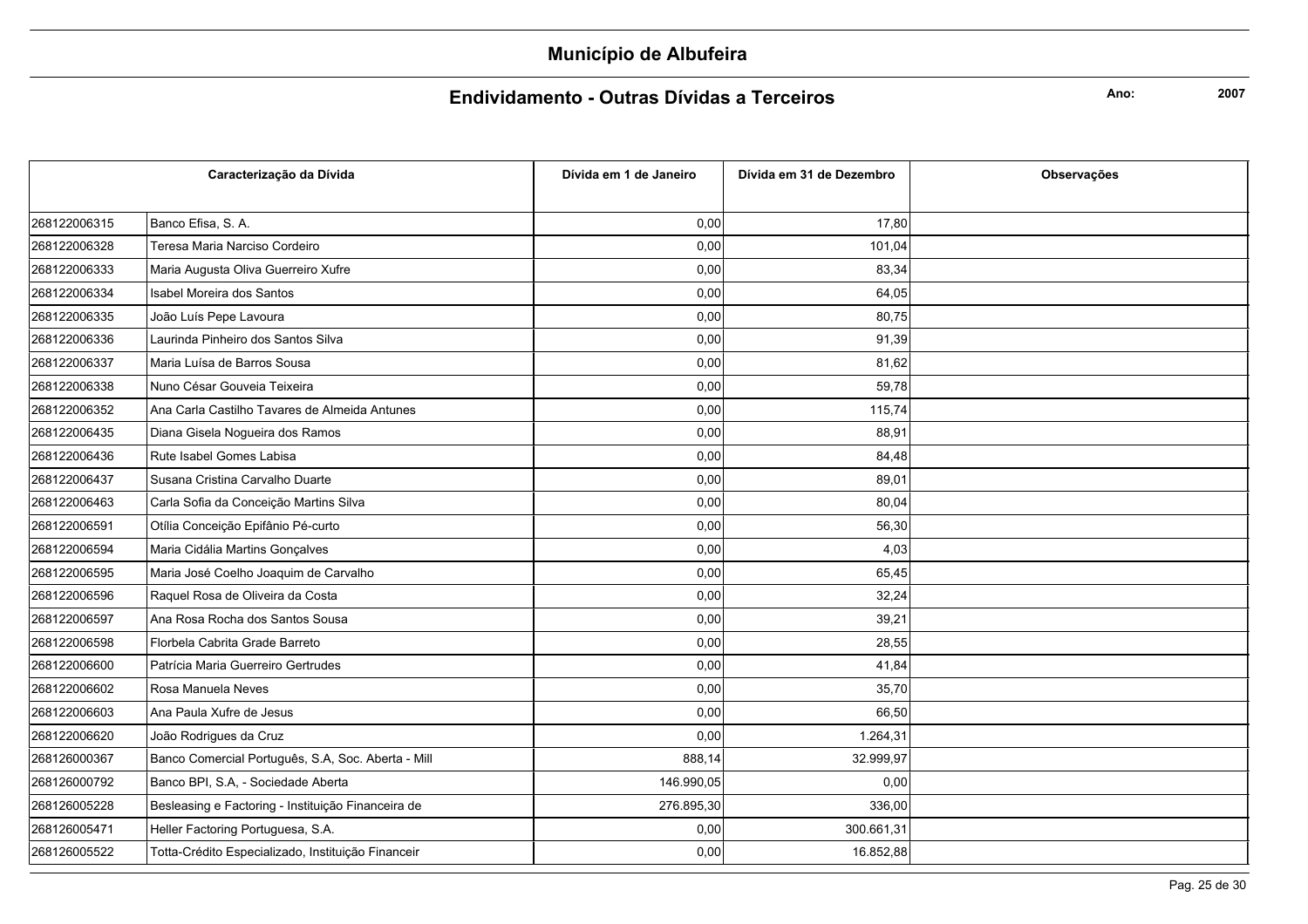### Endividamento - Outras Dívidas a Terceiros

Ano:

| Caracterização da Dívida |                                                   | Dívida em 1 de Janeiro | Dívida em 31 de Dezembro | Observações |
|--------------------------|---------------------------------------------------|------------------------|--------------------------|-------------|
|                          |                                                   |                        |                          |             |
| 268126005639             | BNP Factor - Companhia Internacional de Aquisição | 0,00                   | 6.145,57                 |             |
| 268126006120             | Caixa Económica Montepio Geral                    | 0,00                   | 7.495,95                 |             |
| 2684000047               | Juventude Desportiva das Fontainhas               | 0,00                   | 10.000,00                |             |
| 2684000803               | Instituto D. Francisco Gomes                      | 0,00                   | 1.000,00                 |             |
| 2684000904               | Juventude Desportiva de Paderne                   | 0,00                   | 5.000,00                 |             |
| 2684000905               | Motoclube de Albufeira                            | 0,00                   | 5.000,00                 |             |
| 2684001006               | Clube Português de Automóveis Antigos             | 0,00                   | 1.500,00                 |             |
| 2684003303               | Sara Filipa Brito da Silva                        | 0,00                   | 544,05                   |             |
| 2684003394               | Agrupamento Vertical de Ferreiras                 | 100,00                 | 0,00                     |             |
| 2684003838               | Lucilia Carla de Jesus Piloto                     | 0,00                   | 544,05                   |             |
| 2684004105               | Vanessa de Sousa Trouillet                        | 0,00                   | 278,55                   |             |
| 2684004240               | Maria João dos Santos Antero da Silva             | 0,00                   | 604,50                   |             |
| 2684004243               | Ângela Cristina Gomes da Silva                    | 0,00                   | 544,05                   |             |
| 2684004945               | Amílcar David Pimenta Lourenço                    | 0,00                   | 278,55                   |             |
| 2684004949               | Patrícia Alexandra Feliciano Paiva                | 0,00                   | 278,55                   |             |
| 2684004951               | Carina Manuela Pinheiro Guimarâes                 | 0,00                   | 544,05                   |             |
| 2684004953               | Rafael Filipe Vieira Serôdio                      | 0,00                   | 544,05                   |             |
| 2684004954               | Ana Carina Guerreiro Lopes                        | 0,00                   | 328,20                   |             |
| 2684004955               | Nadia Duarte Barreira                             | 0,00                   | 544,05                   |             |
| 2684005671               | Cátia Filipa Nunes Calderon de La Barca Pedrosa   | 0,00                   | 544,05                   |             |
| 2684005672               | Cláudia Sofia Ramos Lourenço                      | 0,00                   | 544,05                   |             |
| 2684005677               | Ana Rita Cabrita Penisga                          | 0,00                   | 544,05                   |             |
| 2684005679               | Andreia Sofia Neves dos Reis Pereira              | 0,00                   | 212,55                   |             |
| 2684005680               | Eliana Cristina da Silva Santos                   | 0,00                   | 544,05                   |             |
| 2684005714               | Teresa Carla do Carmo Martins                     | 0,00                   | 310,05                   |             |
| 2684005720               | Rita Isabel Carvalho Pereira                      | 0,00                   | 113,55                   |             |
| 2684005726               | ASMAL - Associação de Saúde Mental do Algarve     | 20.000,00              | 0,00                     |             |
| 2684006635               | Vanessa Sofia Brito da Silva                      | 0,00                   | 544,05                   |             |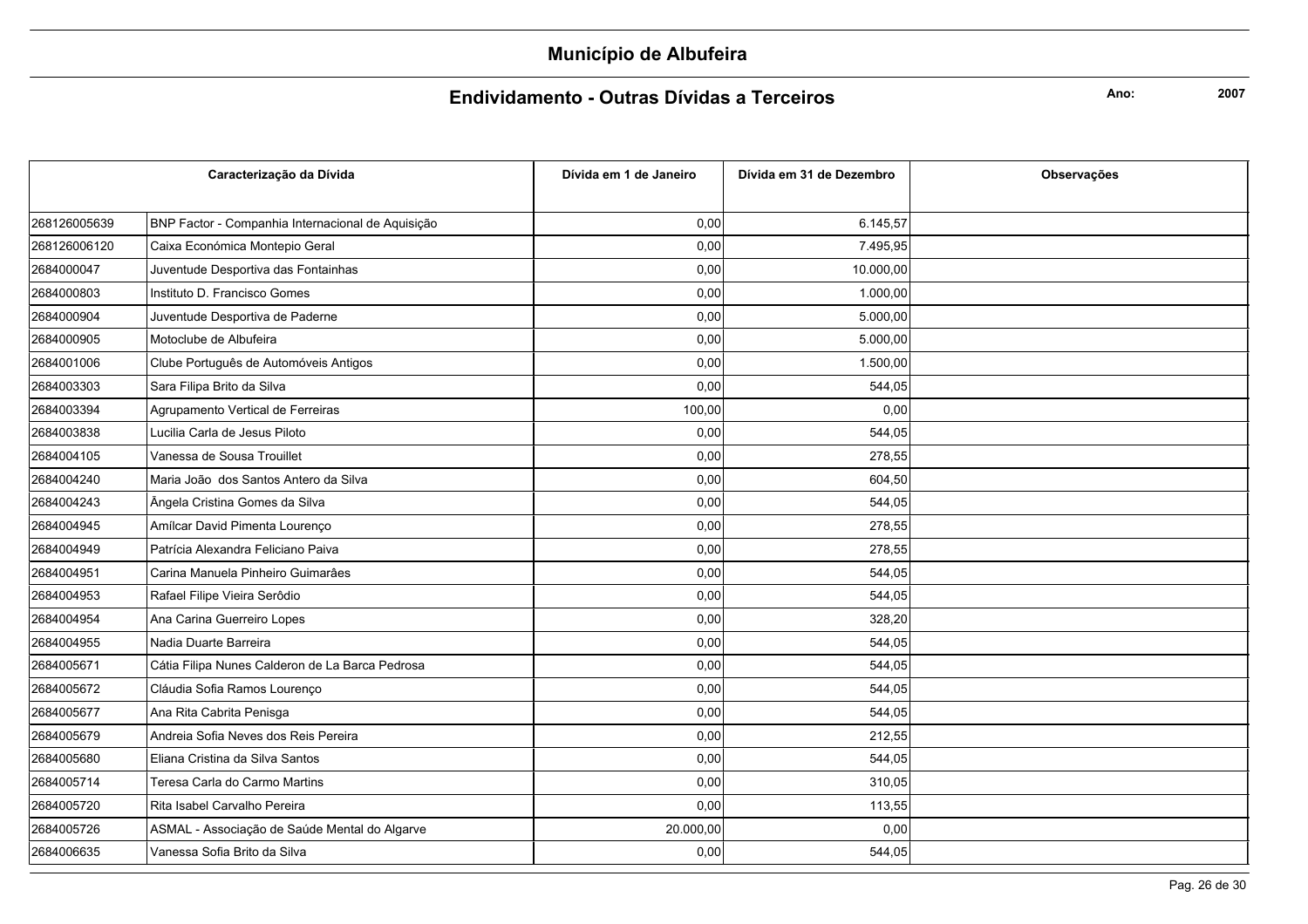#### Endividamento - Outras Dívidas a Terceiros

Ano:

| Caracterização da Dívida |                                                    | Dívida em 1 de Janeiro | Dívida em 31 de Dezembro | Observações |
|--------------------------|----------------------------------------------------|------------------------|--------------------------|-------------|
|                          |                                                    |                        |                          |             |
| 2684006636               | Cátia Isabel Rodrigues Romão                       | 0,00                   | 544,05                   |             |
| 2684006637               | Tânia Sofia Guerreiro Correia                      | 0,00                   | 163,35                   |             |
| 2684006638               | Sofia Fernandes Roma                               | 0,00                   | 604,50                   |             |
| 2684006639               | Hugo Filipe Rego dos Santos                        | 0,00                   | 604,50                   |             |
| 2684006640               | Rui Manuel Guerreiro Mateus                        | 0,00                   | 342,60                   |             |
| 2684006641               | Tiago João Ramos Alfaro                            | 0,00                   | 604,50                   |             |
| 2684006642               | Cátia Elisa Coelho Sanches                         | 0,00                   | 604,50                   |             |
| 2684006643               | Sara Teixeira Simões                               | 0,00                   | 483,60                   |             |
| 2684006655               | Daniela Guerreiro Bonifácio                        | 0,00                   | 544,05                   |             |
| 2684006656               | Ricardo Jorge Conceição Nascimento                 | 0,00                   | 544,05                   |             |
| 26851000009              | Construções Marques & Guedes, Lda.                 | 81.735,84              | 86.388,84                |             |
| 26851000011              | Civisousa - Industria de Const. Civil e Obras Públ | 14.275,51              | 14.275,51                |             |
| 26851000012              | Resin - Resíduos Indústriais, S.A.                 | 452,66                 | 452,66                   |             |
| 26851000079              | Joaquim e Fernandes, Electricidades e Telecomunica | 0,00                   | 1.025,57                 |             |
| 26851000090              | Rolear - Automatizações, Estudos e Representações, | 2.980,63               | 2.980,63                 |             |
| 26851000134              | Eduardo Pinto Contreiras & Filhos, Lda.            | 6.791,50               | 6.791,50                 |             |
| 26851000136              | Efacec - Engenharia, S.A.                          | 4.192,78               | 4.192,78                 |             |
| 26851000137              | Prospectiva - Projectos, Serviços, Estudos, Lda    | 5.052,30               | 21.212,97                |             |
| 26851000140              | Proman - Centro de Estudos e Projectos, S.A.       | 9.175,26               | 9.175,26                 |             |
| 26851000143              | Hidralgar - Equipamentos Electromecânicos, Lda.    | 27.440,80              | 67.206,24                |             |
| 26851000144              | Cabral & Filhos, S.A.                              | 56.119,52              | 21.653,25                |             |
| 26851000145              | Ecoserviços - Gestão de Sistemas Ecológicos, Lda.  | 139,66                 | 139,66                   |             |
| 26851000146              | Algarestradas - Const. estradas e Obras Públicas,  | 82.841,24              | 93.522,85                |             |
| 26851000159              | Figex - Planeamento, Engenharia e Avaliações, Lda. | 1.149,50               | 1.149,50                 |             |
| 26851000160              | Habipro - Construção Civil, Lda.                   | 10.588,64              | 10.588,64                |             |
| 26851000162              | Masitrave - Manutenção de Sinais de Tráfego do Alg | 1.637,58               | 1.637,58                 |             |
| 26851000163              | Manuel Joaquim Pinto, S.A.                         | 21.911,19              | 51.262,03                |             |
| 26851000164              | Benege - Serviços de Engenharia e Avaliações, Lda. | 267,36                 | 267,36                   |             |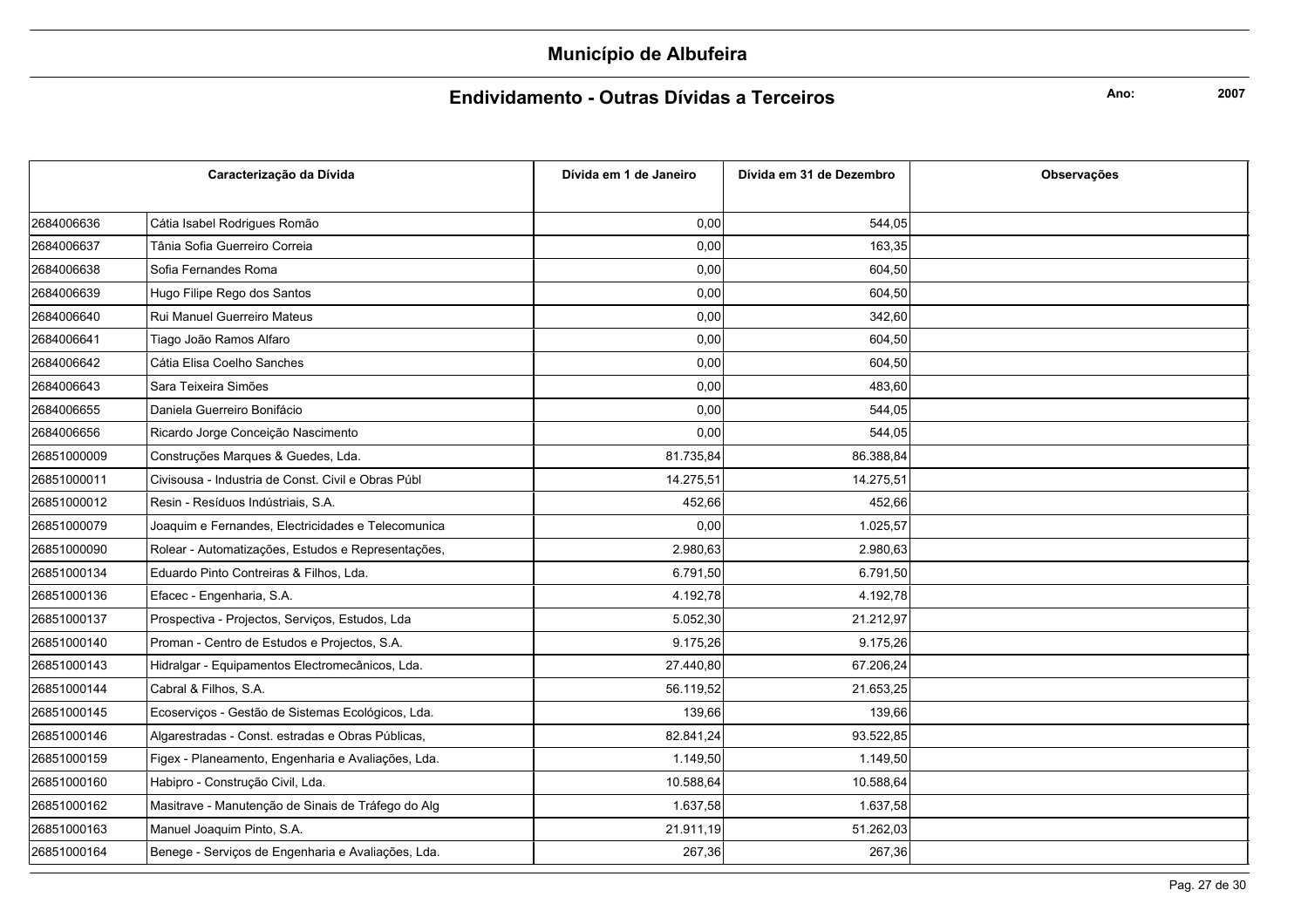### Endividamento - Outras Dívidas a Terceiros

Ano:

| Caracterização da Dívida |                                                    | Dívida em 1 de Janeiro | Dívida em 31 de Dezembro | Observações |
|--------------------------|----------------------------------------------------|------------------------|--------------------------|-------------|
|                          |                                                    |                        |                          |             |
| 26851000173              | Surge - Sociedade de Construção do Sul, Lda        | 2.134,58               | 3.735,24                 |             |
| 26851000210              | PRO - M.P.P. - Construção Civil e Obras Públicas,  | 14.542,38              | 14.542,38                |             |
| 26851000211              | Terra Firme - Construção Civil & Obras Públicas, L | 5.068, 10              | 5.068,10                 |             |
| 26851000372              | Martins Gago & Filhos, Lda.                        | 88.573,15              | 77.231,00                |             |
| 26851000395              | Imoart - Arte e Decorações, Lda.                   | 590,31                 | 590.31                   |             |
| 26851000419              | Manuel António & Jorge Almeida, Construções S.A.   | 25.463,96              | 26.252,13                |             |
| 26851000447              | Cespa, Compañia Española de Serv. Publicos Auxilia | 4.409,28               | 4.409,28                 |             |
| 26851000452              | Custódio & Medeiros Lda                            | 852,94                 | 852,94                   |             |
| 26851000473              | Magalhães & Castelo - Promoção de Espaços Verdes,  | 1.601,84               | 1.601,84                 |             |
| 26851000479              | Domingos & Paulino, Lda.                           | 19.479,17              | 19.479,17                |             |
| 26851000536              | Marcel - Central Alugadora de Máquinas Estombarens | 32.172,75              | 17.112,22                |             |
| 26851000553              | José de Sousa Barra & Filhos Lda.                  | 15.556,33              | 23.695,31                |             |
| 26851000554              | Soprocil - Soc. Projectos e Construções Civis, S.A | 8.481,43               | 7.866,43                 |             |
| 26851000557              | Tecnovia - Sociedade de Empreitadas, S.A           | 98.359,71              | 208.315,60               |             |
| 26851000558              | Teixeira Duarte - Eng. e Construções, S.A.         | 174,46                 | 174,46                   |             |
| 26851000559              | Simão & Martins - Construção Civil e Obras Pública | 7.092,33               | 7.092,33                 |             |
| 26851000570              | Eduardo Pinto Viegas                               | 151.599,75             | 94.841,87                |             |
| 26851000610              | Somec - Soc. Metropolitana e Construções, S.A      | 45.624,33              | 45.624,33                |             |
| 26851000815              | Sanalgar - Empreiteiros, Lda.                      | 9.215,12               | 7.459.54                 |             |
| 26851000816              | Sotecnisol, Sociedade Técnica de Isolamentos, SA   | 1.771,34               | 1.771,34                 |             |
| 26851000820              | Tecnilab Portugal - Soc.de Planeamento Técn.e Cien | 1.768,03               | 1.768,03                 |             |
| 26851000822              | IMOSOUDOS Construção Civil e Obras Públicas, Lda.  | 5.895,21               | 5.895,21                 |             |
| 26851000988              | J.J.Brito - Soc. de Construções, Lda               | 8.495,63               | 8.495,63                 |             |
| 26851001069              | Seth - Sociedade de Empreitadas e Trabalhos Hidráu | 7.944,25               | 7.944,25                 |             |
| 26851001528              | Construtora Barão, Lda.                            | 50.316,28              | 51.060,00                |             |
| 26851001530              | LIOL - Empresa de Construções, Lda.                | 115,30                 | 115,30                   |             |
| 26851001532              | Darquiterra Arquitectura e Construção, Lda.        | 4.332,99               | 0,00                     |             |
| 26851001533              | Brito & Silva, Lda.                                | 768,36                 | 9.739,87                 |             |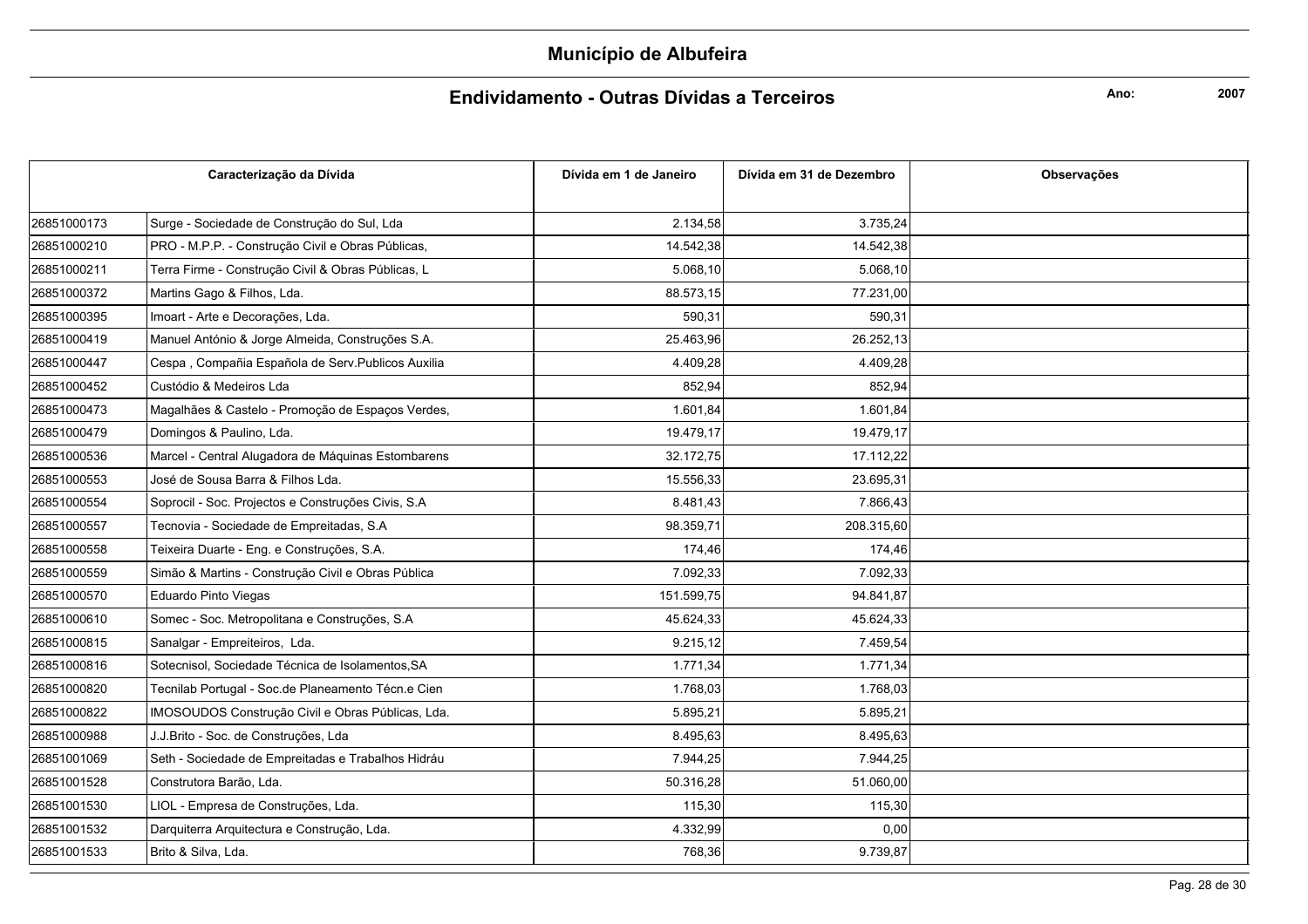### Endividamento - Outras Dívidas a Terceiros

Ano:

| Caracterização da Dívida |                                                    | Dívida em 1 de Janeiro | Dívida em 31 de Dezembro | Observações |
|--------------------------|----------------------------------------------------|------------------------|--------------------------|-------------|
|                          |                                                    |                        |                          |             |
| 26851001535              | Altamira Mobiliário, S.A.                          | 124,00                 | 124,00                   |             |
| 26851001546              | Joaquim de Sousa Marques                           | 467,62                 | 467,62                   |             |
| 26851001559              | Metalosilvense, serralharia civil e caixilharia em | 221,10                 | 221,10                   |             |
| 26851001598              | A Construtora de Barroso, Ldª.                     | 9.130,54               | 0,00                     |             |
| 26851001658              | O.C.M.-Obras Const. e Manutenção,Lda.              | 2.985,00               | 6.828,09                 |             |
| 26851001808              | Leirislena-Sociedade de Construções, SA.           | 690,17                 | 690.17                   |             |
| 26851002254              | CME - Construção e Manutenção Electromecânica, S.A | 3.143,90               | 4.762,76                 |             |
| 26851002292              | Jardins Piscinas - R. V. - Ricardo Vicente, Lda.   | 422,45                 | 939,35                   |             |
| 26851002616              | CONSDEP - Engenharia e Construção, S.A.            | 1.725,48               | 21.411,93                |             |
| 26851003091              | Redecor - Revest. de Proteccao e Decoracao Sa      | 159,00                 | 309,00                   |             |
| 26851003403              | Intevial, S.A.                                     | 204,46                 | 204,46                   |             |
| 26851003471              | Aníbal Palma, Lda                                  | 187.87                 | 135.00                   |             |
| 26851003565              | António M. Poucochinho, Lda                        | 677,51                 | 677,51                   |             |
| 26851003789              | Mec - Montagens Eléctricas e Construção, Lda       | 96,47                  | 96,47                    |             |
| 26851003863              | Habigranja - Construções e Obras Públicas, Lda     | 33.059,81              | 34.061,02                |             |
| 26851003916              | Agrária Verde - Construção de Jardins, Unipessoal, | 1.194,75               | 995,00                   |             |
| 26851003944              | Sogreen, Lda - Centro de Jardinagem                | 1.844,34               | 5.910,56                 |             |
| 26851003998              | Sociedade de Construções José Coutinho, S.A.       | 1.979,81               | 1.979,81                 |             |
| 26851003999              | Condop - Construção e Obras Públicas, S.A.         | 1.177.51               | 1.177,51                 |             |
| 26851004046              | Candeias & Silva, Lda.                             | 7.046,51               | 16.731,66                |             |
| 26851004155              | Bento & Barroso, Lda                               | 57,00                  | 0,00                     |             |
| 26851004459              | Toupeira Verde - Perfurações Horizontais Dirigidas | 780,00                 | 780,00                   |             |
| 26851004536              | Catarino & Carvalho, Lda                           | 495,03                 | 0,00                     |             |
| 26851004749              | Pedras do Sul - Construção Civil e Obras Públicas, | 175,00                 | 175,00                   |             |
| 26851004890              | António da Silva Campos, S.A.                      | 0,00                   | 4.802,71                 |             |
| 26851005133              | Algarvolt - Instalações Eléctricas e de Telecomuni | 1.225,28               | 1.225,28                 |             |
| 26851005273              | Lusifor - Serviços Técnicos Especializados, Lda    | 0,00                   | 9.434,52                 |             |
| 26851005616              | TecnoSPIE, S.A.                                    | 0,00                   | 8.921,98                 |             |